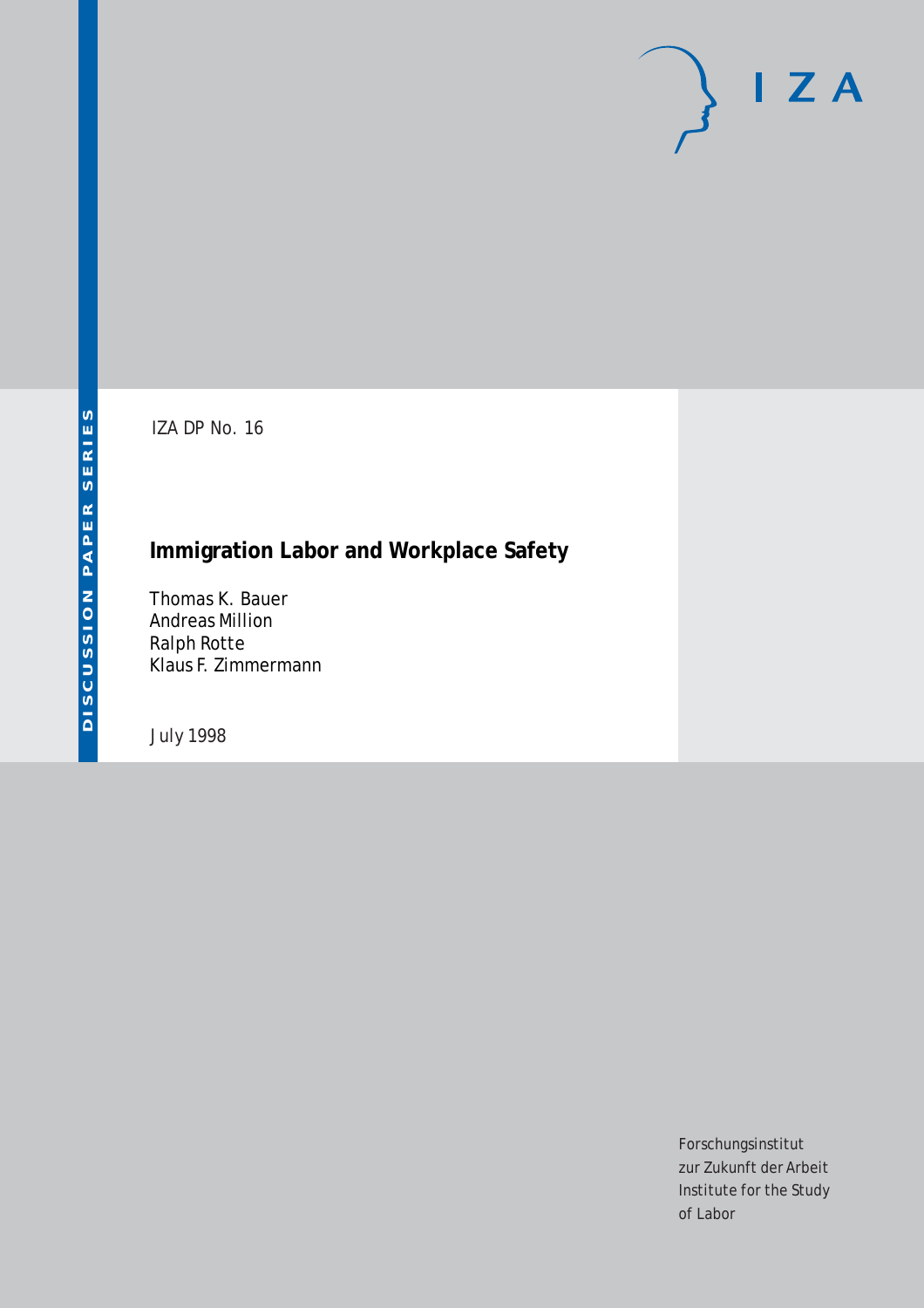# **IMMIGRANT LABOR AND WORKPLACE SAFETY**

### **Thomas Bauer**

*IZA, Bonn University, Rutgers University, New Brunswick, and CEPR, London*

### **Andreas Million**

*SELAPO, University of Munich*

### **Ralph Rotte**

*SELAPO, University of Munich and CEPR, London*

### **Klaus F. Zimmermann**

*IZA, Bonn University and CEPR, London*

Discussion Paper No. 16 Juli 1999

IZA

P.O. Box 7240 D-53072 Bonn **Germany** 

Tel.: +49-228-3894-201 Fax: +49-228-3894-210 Email: iza@iza.org

This Discussion Paper is issued within the framework of IZA's research areas *Mobility and Flexibility of Labor Markets* and *The Welfare State and Labor Markets.* Any opinions expressed here are those of the author(s) and not those of the institute. Research disseminated by IZA may include views on policy, but the institute itself takes no institutional policy positions.

The Institute for the Study of Labor (IZA) in Bonn is a local and virtual international research center and a place of communication between science, politics and business. IZA is an independent, nonprofit limited liability company (Gesellschaft mit beschränkter Haftung) supported by the Deutsche Post AG. The center is associated with the University of Bonn and offers a stimulating research environment through its research networks, research support, and visitors and doctoral programs. IZA engages in (i) original and internationally competitive research in all fields of labor economics, (ii) development of policy concepts, and (iii) dissemination of research results and concepts to the interested public. The current research program deals with (1) mobility and flexibility of labor markets, (2) internationalization of labor markets and European integration, (3) the welfare state and labor markets, (4) labor markets in transition, (5) the future of work, and (6) general labor economics.

IZA Discussion Papers often represent preliminary work and are circulated to encourage discussion. Citation of such a paper should account for its provisional character.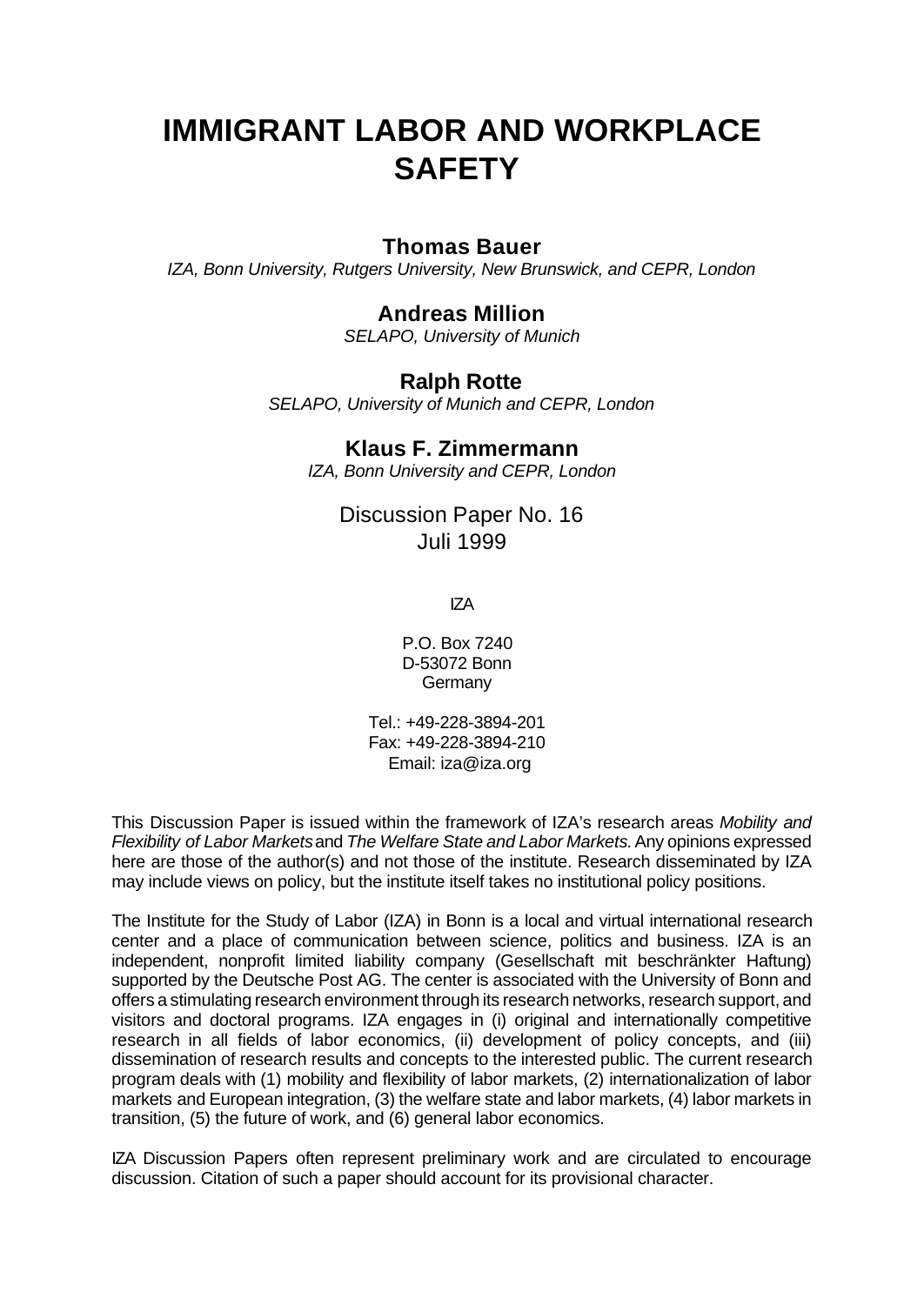IZA Discussion Paper No. 16 Juli 1999

# **ABSTRACT**

## Immigrant Labor and Workplace Safety\*

Using standard as well as recently developed univariate and bivariate count data models, this paper analyzes the determinants of workplace accidents using a firm data set for Germany. Given the tight system of public workplace safety regulation, introduced partly as early as in 1869, and the important role of foreign labor in manufacturing, the focus is on the impact of work organization and interdependence between native and foreign workers. The empirical results indicate that there are no significant differences between natives and foreign workers regarding technological determinants of workplace accidents. However, the employment of guestworkers has a strong positive effect on the job safety of natives. The estimates imply that a 1 percent increase in the employment of guestworkers is associated with a 0.4 percent decrease of severe accidents of natives.

JEL Classification: C25, C35, J28, L60 Keywords: Workplace accidents, industrial organization, labor relations, immigration, count data models

Klaus F. Zimmermann IZA P.O. Box 7240 D - 53072 Bonn **Germany** Tel.: +49-228-3894-201 Fax: +49-228-3894-210 email: Zimmermann@iza.org

\* We would like to thank Colin Cameron, Don DeVoretz, Ira Gang, John Haisken-DeNew, Dan Hamermesh, John Hayfron, Felix Ritchie, Michael R. Veall, Frank Vella and Frank Windmeijer as well as the participants of the ESF conference "Migration and Development" in Espinho, Portugal in April 1998, and of the faculty seminars of Rutgers University, Newark, the University of California, Davis, the University of Guelph, Canada, McMaster University, Hamilton, Canada, and Maastricht University, The Netherlands, for their valuable comments. Financial support by the European Union's TSER programme, the Humboldt Foundation and the German Science Foundation is gratefully acknowledged.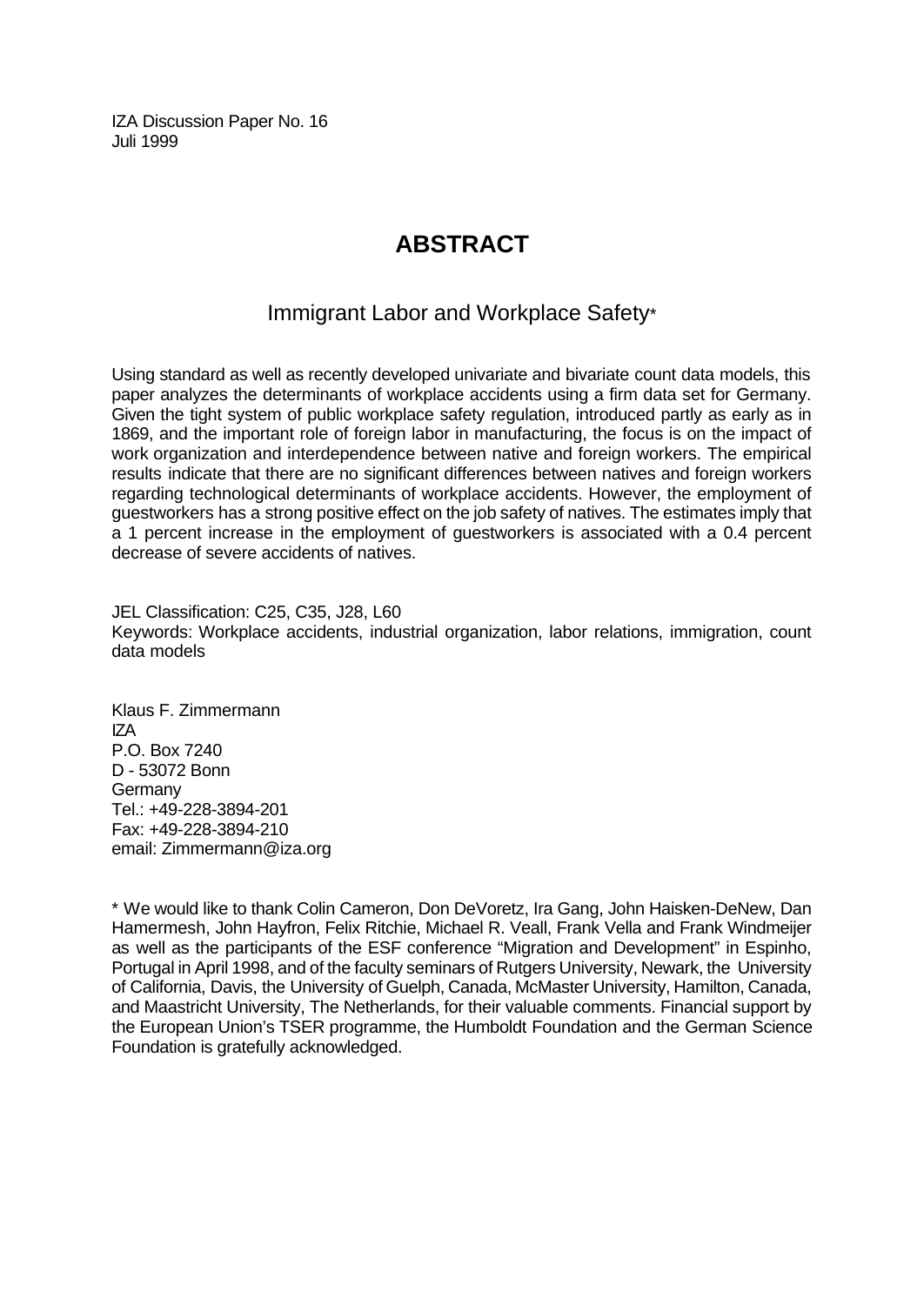### **1. INTRODUCTION**

The determinants and consequences of workplace safety have been an important issue in the IO literature since the end of the 1960s.<sup>1</sup> Various theoretical and empirical studies have been inspired by the introduction of workplace safety regulations in the U.S., notably the Coal Mine Health and Safety Act (CMHSA) of 1969, and the Occupational Safety and Health Act (OSHA) of 1970. The theoretical literature mainly focus on the justification of government interventions on the market for workplace safety. In a world of perfect markets and complete information the presence of wage differentials for risky jobs implies that public regulation of occupational safety is unnecessary, since risk premiums in dangerous occupations guarantees the compensation of workers in the case of an accident and induce the socially optimal effort needed to reduce job hazards (see Thaler and Rosen, 1976).

However, in incomplete markets or with incomplete information nonoptimal situations can occur. Assuming that workers are not well informed about safety standards in different firms, the outcomes on the market for workplace safety is inefficient, which justifies mandatory insurance and the enforcement of safety standards.<sup>2</sup> Taking into account that firms and workers can influence the probability of workplace accidents as well as the possibility of moral hazard problems with regard to workers' and firms' precaution, Lanoie (1991) shows that nonoptimal levels of safety investments of workers and firms may occur. However, this does not necessarily mean that safety investments are inefficiently low. Lanoie's (1991) model further shows that regulatory safety policies may not be welfare-improving. To summarize, the theoretical literature on workplace safety obtains different

<sup>&</sup>lt;sup>1</sup> See Viscusi (1993) for an overview.

<sup>&</sup>lt;sup>2</sup> See Oi (1974), Diamond (1977), Carmichael (1986), and Lanoie (1990). In a model where workers systematically underestimate risk, Rea (1981) shows that mandatory insurance and saftey regulation may reduce the level of safety.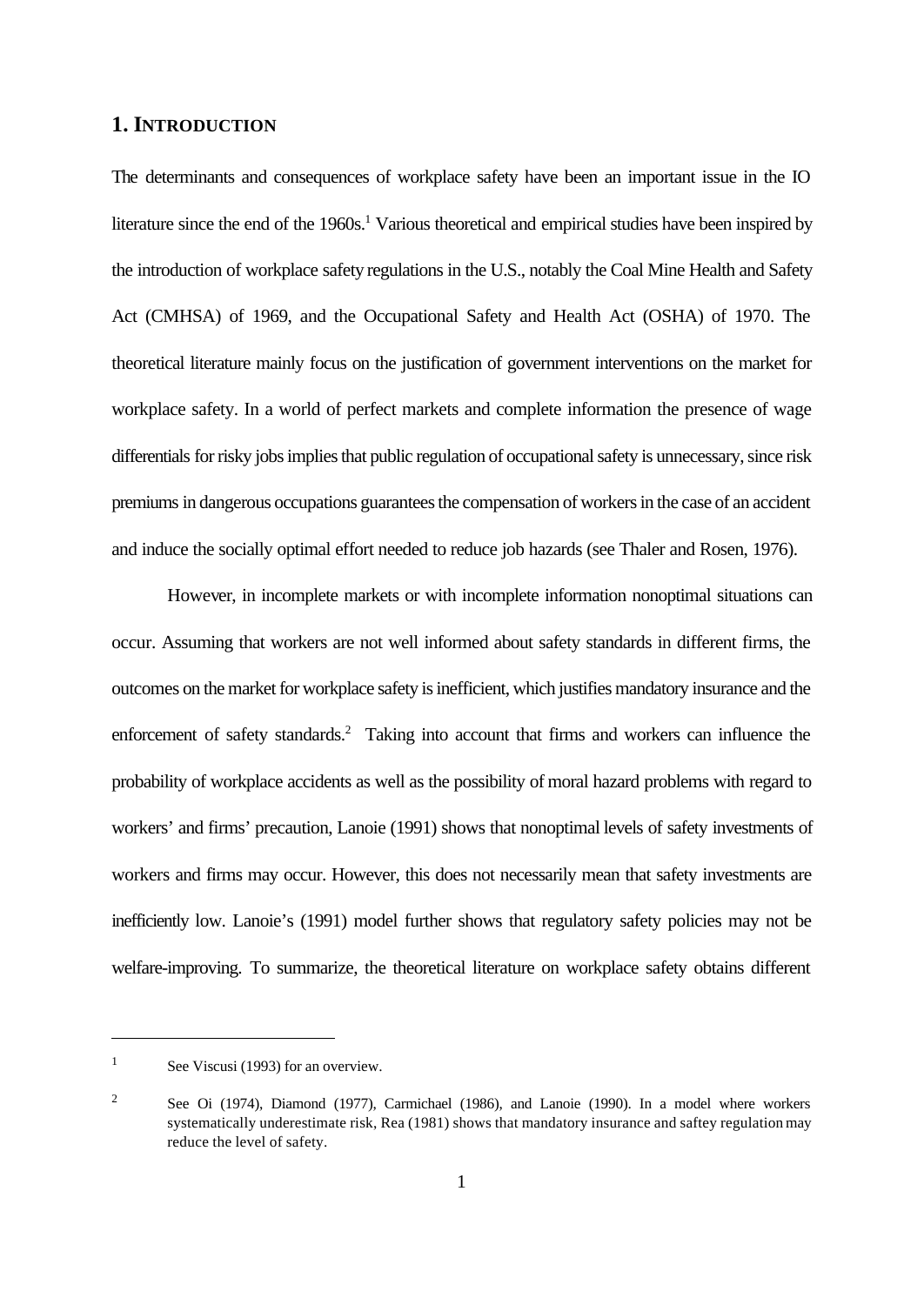results regarding the necessity and the effects of state regulations depending on the specific assumptions of the respective theoretical model.

Empirical work on workplace accidents have mainly concentrated on the effect of CMHSA and OSHA regulations on the frequency and severity of workplace injuries, the relationship between workers' compensation and job safety, as well as the impact of unionization. The empirical evidence for the consequences of government safety regulation and workers' compensation benefits is mixed. Whereas Viscusi (1986), McCaffrey (1983) and Lanoie (1992) found no or little impact of government safety regulations, the empirical results of Gray and Jones (1991a, 1991b) indicate that there is a significant positive influence of OSHA inspections on workplace safety. Chelius (1982) and Neumann and Nelson (1982) conclude that high compensation benefits result in less serious injuries since employers invest more in safety. Higher compensation benefits, however, are positively correlated with slighter injuries since employees behave less careful. Ruser's (1991, 1993) results, on the other hand, indicate that increased workers' benefits lead to more lost workdays and to more severe accidents at work.

In this paper we adopt a new perspective and analyze the empirical causes of workplace accidents of blue collar workers, focusing on the interdependence between native and foreign employees. So far, the role of immigrant labor in the problem of workplace safety has not been addressed in a substantial way. Based on the results of previous studies that race and regional origin play a significant role as determinants of workplace injuries in the U.S. (Worral and Butler, 1983; Bartel and Thomas, 1985; Graham and Shakow, 1990; Hamermesh, 1997), we use a unique micro data set of manufacturing establishments in Germany in order to investigate the question whether immigrant labor has a special, more risky part in industrial production. We further address the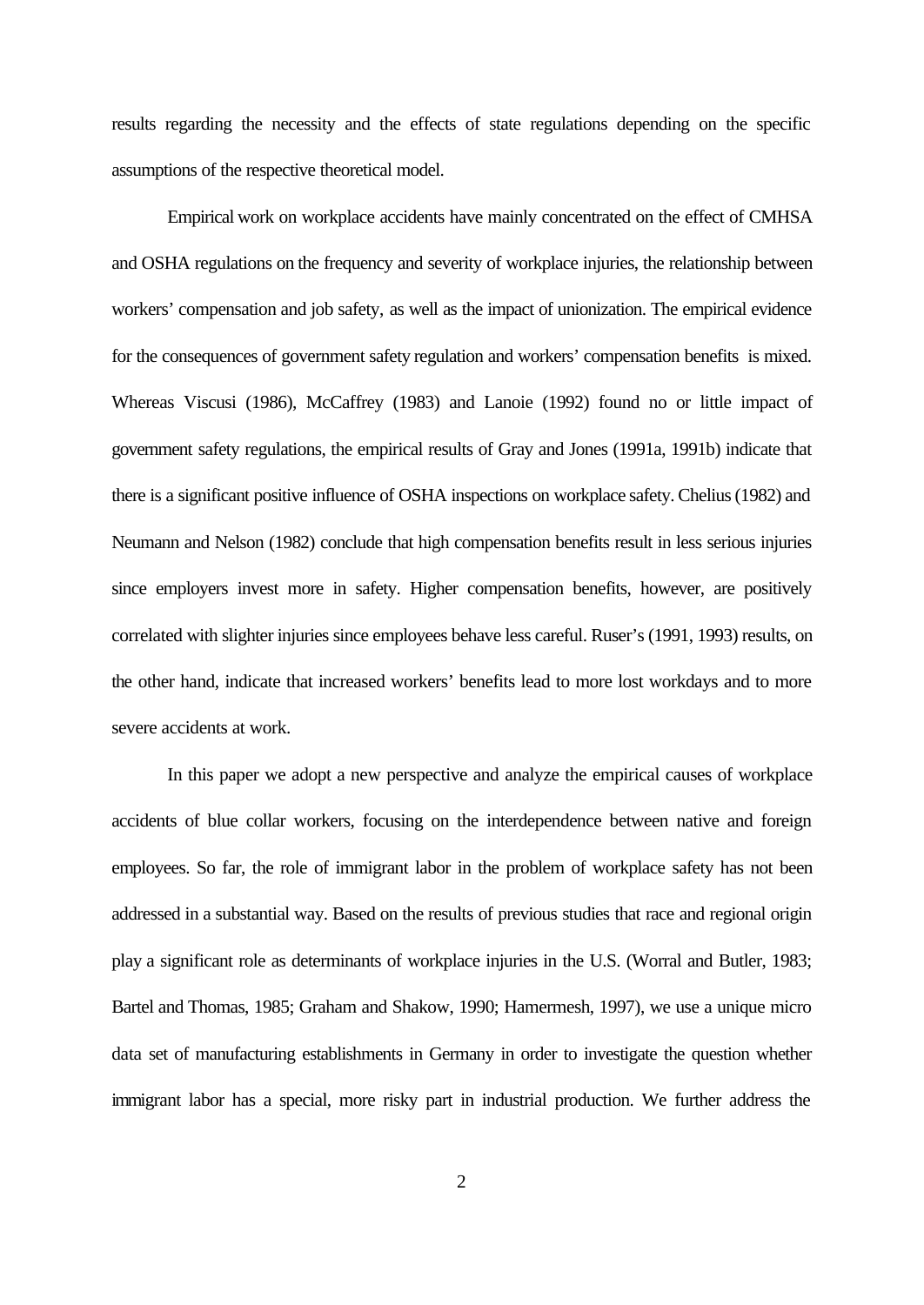question, whether the availability of cheap foreign labor for risky jobs has a positive impact on the job security of natives by opening them the opportunity to be promoted to more secure jobs or a negative effect through decreasing incentives of firms to invest in injury prevention. The empirical analysis of this paper includes the development and application of a new bivariate count data model.

The paper is organized as follows: The next section provides some basic background information of the German system of workplace security regulation and workers' participation, which constitute the framework of our analysis. A short description of the German immigration experience further enables us to develop some hypotheses why immigrant labor could be treated differently in actual work organization and risk distribution than native labor. Section 3 describes the data set used in the empirical analysis, and the hypothesized relationships between workplace accidents and the independent variables. Section 4 provides details about the econometric count data models with which this data set is analyzed. The estimation results are presented in Section 5. Finally, the empirical results are summarized in Section 6.

### **2. FOREIGN LABOR AND WORKPLACE SAFETY**

One topic which has not been addressed in a substantial way so far, is the role of immigrant labor for workplace safety. Although some empirical results for the U.S. indicate that non-white and Southern employees have a higher risk of a work injury (e.g. Worrall and Butler, 1983; Butler and Worrall, 1983; Bartel and Thomas, 1985; and Graham and Shakow, 1990), standard theory gives only an indirect hint by discussing the possibility of race-related discrimination in wages and compensation (e.g. Chelius, 1974). Graham and Shakow (1990) ascribe higher job risks and lower compensating wage differentials to non-whites as a result of labor market segmentation in a "primary" and a (worse)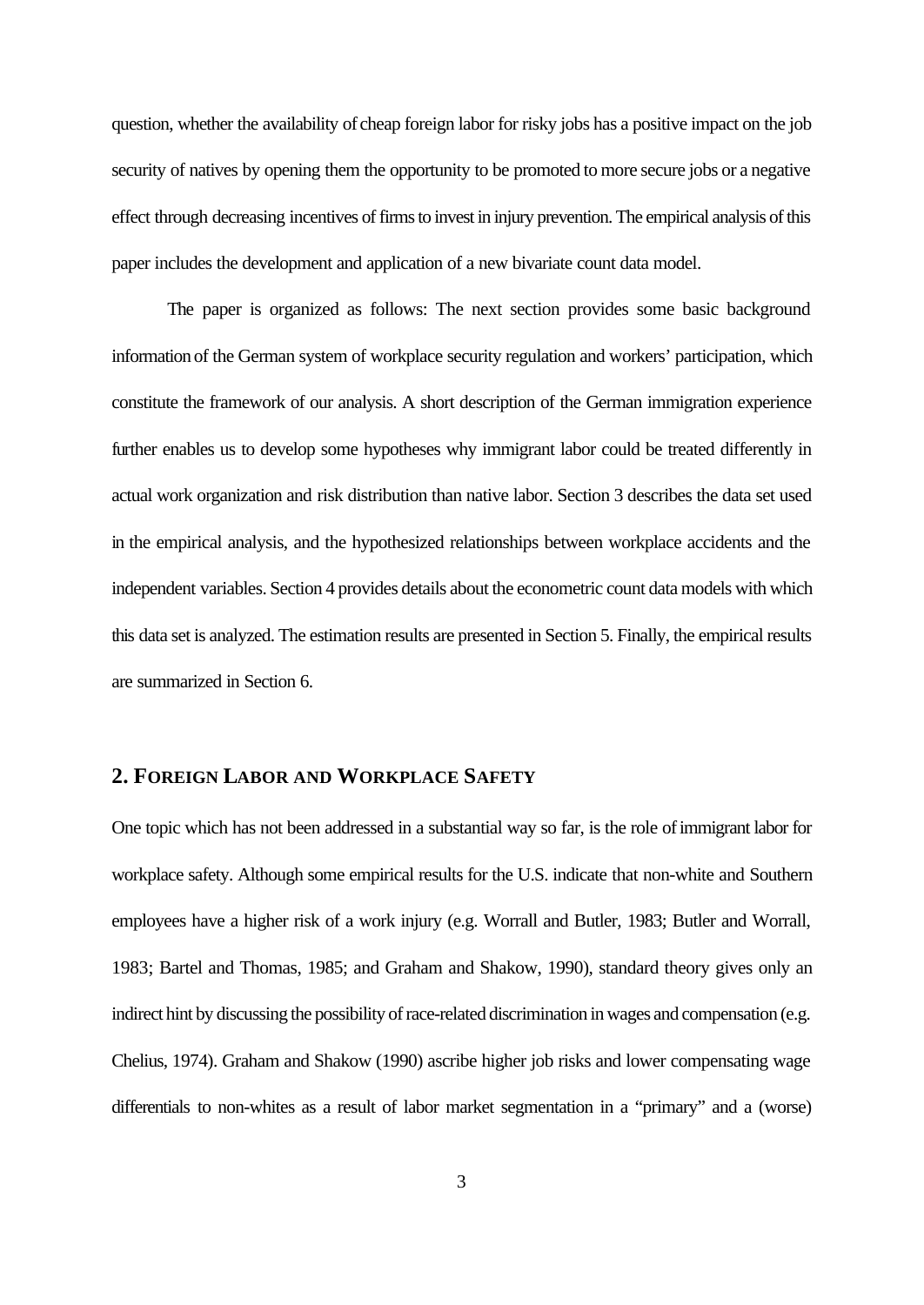"secondary" segment. Hamermesh (1997) has found no empirical evidence for such a segmented labor market for native whites, Hispanics and immigrants in the U.S. However, he confirms the observation that African-Americans tend to work in jobs of significantly lower quality than the other groups. Apart from racial discrimination issues, the performance of foreign laborers in workplace safety is of special interest if it comes to the question whether immigrant labor, especially if projected as temporary, is used for particularly risky activities in industrial production.

Especially in Germany, where immigration was perceived as temporary, at least during the guestworker-regime of the 1960s and early 1970s, it is interesting to see whether foreign workers show a different pattern of job risk than natives. In the late 60's and early 70's, the German labor market experienced an increasing shortage of unskilled labor. To satisfy this excess demand for unskilled labor, Germany actively recruited foreign guestworkers from south European countries.<sup>3</sup> These guestworkers were mainly hired for low-quality jobs in the manufacturing sector, for which German firms could not hire enough natives. Persistently different risk patterns for foreigners and natives, if controlled for job and technology characteristics as well as for experience, could therefore indicate basically different strategies of management and work organization on firm level for workers of different origin. Following the argument of Dustmann (1993), immigrants may have less incentives to invest in injury prevention skills than natives because they stay in Germany only temporarily and therefore the pay-off period for any investment in such skills is shorter. Our first objective is thus to identify the determinants of workplace accidents for foreigners and natives, and to check whether there are significant differences.

<sup>&</sup>lt;sup>3</sup> For a detailed description of the German migration policy and immigration experience in this time period see Schmidt and Zimmermann (1992) and Zimmermann (1995). Bauer and Zimmermann (1997) and Bauer et. al. (1998) give a detailed description of the organization and enforcement of the recruitment of guestworkers.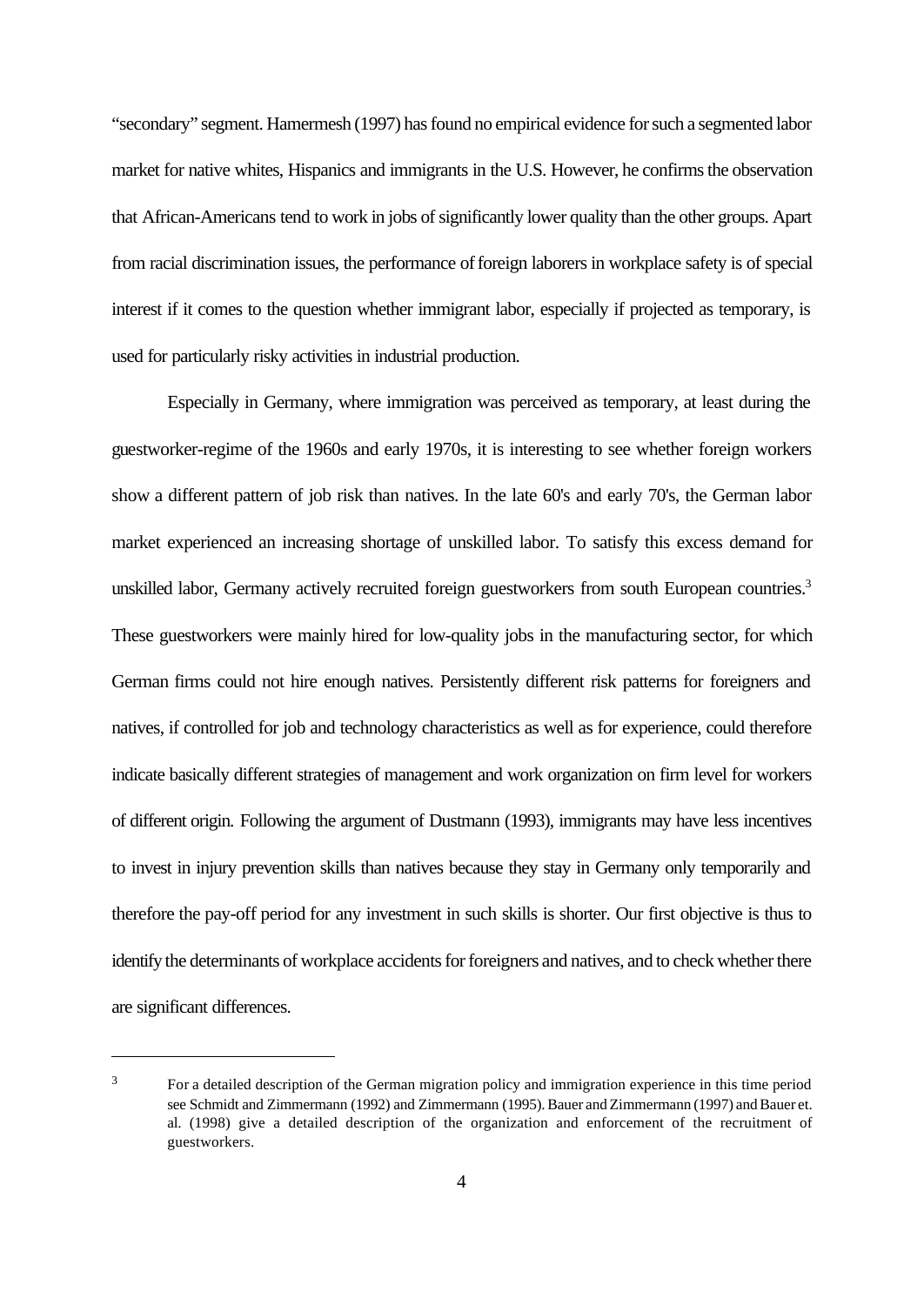The German system of workplace safety regulations, however, is very dense and surveillance of firms is tight.<sup>4</sup> Enforcement of those regulations and their updates is the task of Labor Inspection Offices (*Gewerbeaufsichtsämter*) at the State level, of Employers' Liability Insurance Associations (*Berufsgenossenschaften*, ELIA) at the local level, and, finally, of company medical officers, occupational safety engineers and technicians on the firm level. Each firm with more than 20 employees has to have an occupational safety commissioner. Furthermore, the safety commissioners have to cooperate with the work council, the elected representative body of the workers in all firms with more than 5 full-time employees.<sup>5</sup> Especially in firms with more than 20 full-time employees, the work council, which is usually dominated by the trade unions, has an important influence on all firm matters concerning social affairs, including work organization and workplace safety.

The effectiveness of the legal control system is illustrated by the following numbers: In 1975, the year which is relevant for our data set, there were 2,532 employees in the state and local inspection offices, and 300,195 occupational safety commissioners in 103,668 firms in Germany. 493,070 inspections in 307,420 (non-agricultural) firms resulted in 7,994 sanctions by the Labor Inspection offices and 4,263 by Employers' Liability Insurance Associations. Sanctions range from warnings and ad hoc orders to fines and law suits (German Federal Government, 1976). In view of the dense regulation system and the tight enforcement of these regulations, it seems reasonable to

<sup>4</sup> Already the Conduct of Commercial and Industrial Activities Act (*Gewerbeordnung*) of 1869 introduced workplace safety regulations, followed by relevant parts of a whole range of laws like the Imperial Insurance Act (*Reichsversicherungsordnung*, 1911), the Radiation Protection Act (*Strahlenschutzverordnung*, 1965), the Dangerous Materials Act (*Verordnung über gefährliche Arbeitsstoffe*, 1971), Work Protection Act (*Arbeitssicherungsgesetz*, 1973), or the Workplace Regulations Act (*Arbeitsstättenordnung*, 1975).

<sup>&</sup>lt;sup>5</sup> The right of workers to constitute a work council and the rights of this council are regulated in the Law on Labor Relations at the Workplace (*Betriebsverfassungsgesetz*, 1972). Note that until 1971 guestworkers needed the agreement of the employer if he wanted to candidate for the work council.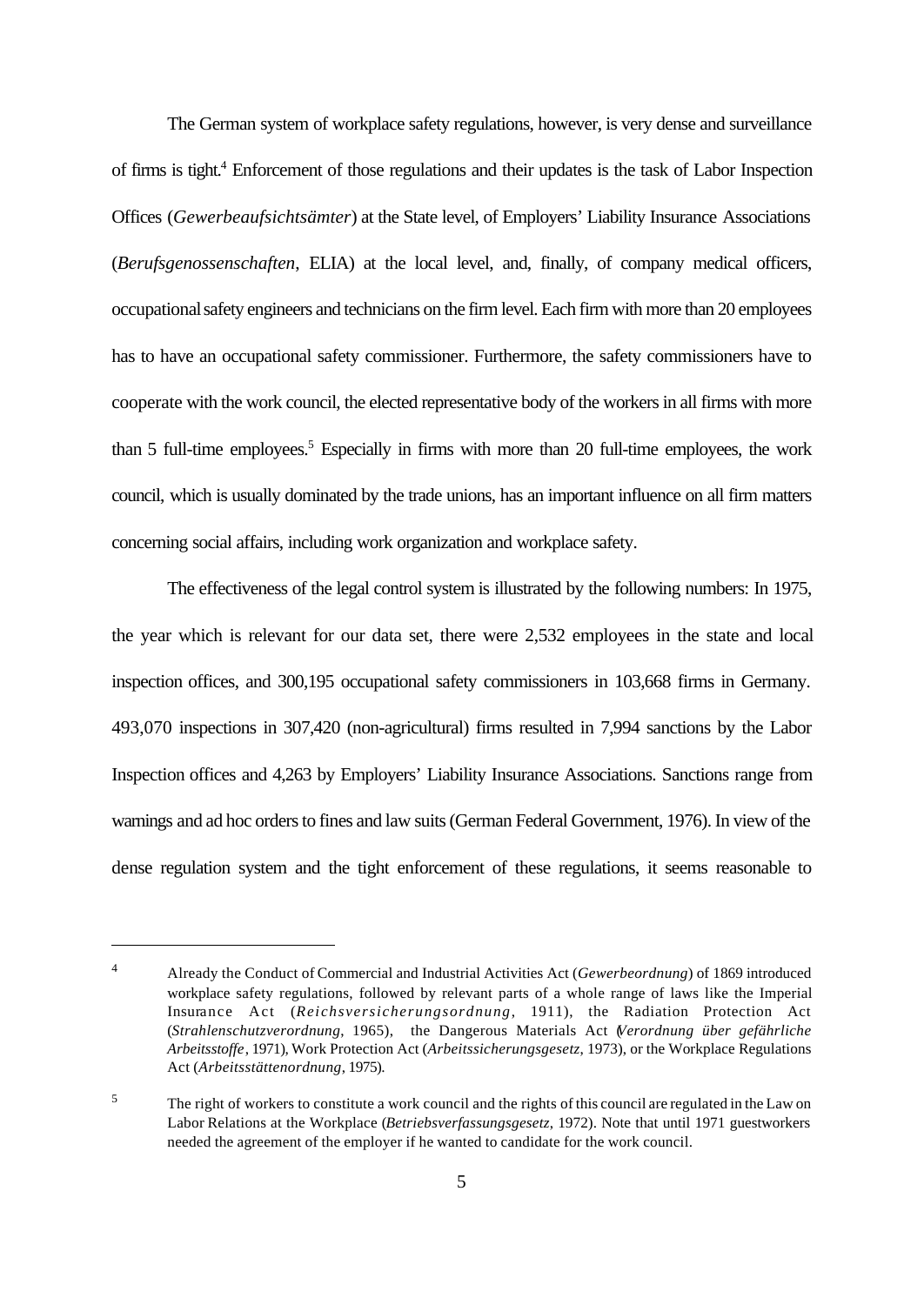hypothesize that at least in the field of technologically provided workplace safety foreigners should not be discriminated against.

Lower investments in the safety of immigrant workers by the firm will therefore be most likely in the field of work organization, where the work council takes part in management decision-making. In the economic literature on union "voice" (Freeman, 1980; Freeman and Medoff, 1984) it has been argued that unions provide workers with a forum in which to express dissatisfaction. According to this framework, the opportunity to express dissatisfaction with job conditions using the union as a "voice" reduces voluntary employee turnover and increase job tenure, training, productivity and workplace safety. Since German unions are organized on industry, district and national levels instead of the firm level, it is plausible to look at the work council instead of unionization of establishment. The representation of guestworkers in the work council empowers them with increased "voice" and may give rise to increased complaints about guestworker specific job risks or racial differences in work organization.<sup>6</sup> Thus, representation of guestworkes in the work council may result in a lower number of work-related accidents for this group of workers. Due to the democratic structure of the work council, increasing attention on guestworker-specific job risks through foreign members of the work council may not necessarily have negative effects on the job security of natives.

The second objective of this paper is to analyze whether there are interactions between the job risks of native and foreign workers. From empirical studies on the labor market effects of immigration, we know that foreign labor tends to serve as a buffer for native employment, with foreign workers being the first to lose their jobs in times of economic stagnation and the last being re-employed in boom periods (e.g. Zimmermann, 1995; Bauer und Zimmermann, 1997). A similar problem might

<sup>&</sup>lt;sup>6</sup> See Heywood (1992) for an analysis whether unions influence the pattern of racial treatment.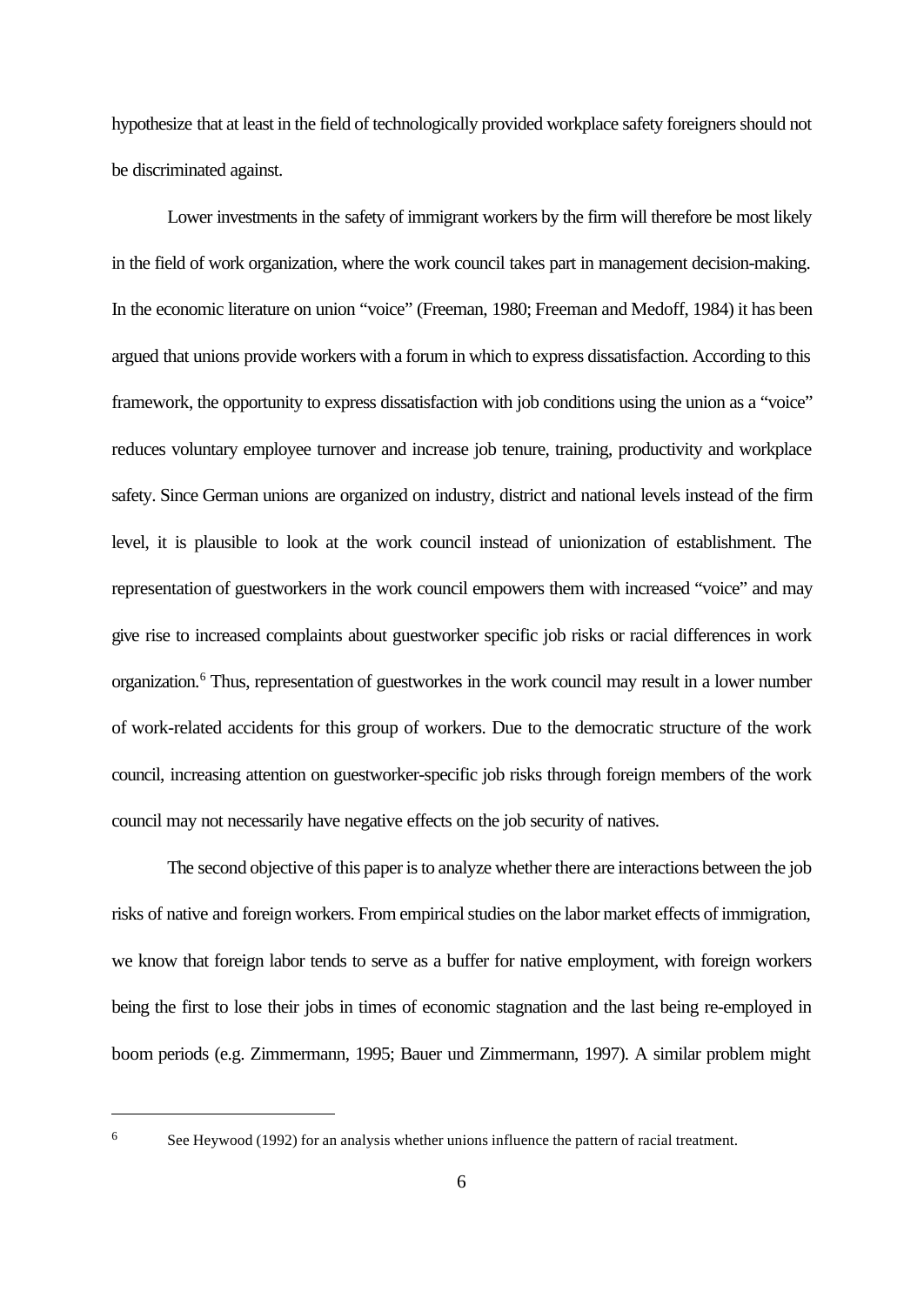occur at the micro level, where firms may ascribe especially risky activities to immigrant workers and promoting natives to more secure jobs. One the other hand, one could argue that the availability of cheap labor for risky jobs might decrease the incentive for German firms to invest in injury prevention. Therefore, *a priori* the effect of guestworkers on job security of natives is ambiguous.

### **3. DATA**

The data set used to evaluate the determinants of workplace safety in German manufacturing was collected in 1976. For the questions we address in this paper, this data set is extremely valuable despite its age: It is the only data set available for the firm level which provides information on workplace accidents, and it was collected at the peak of foreign employment in Germany in the midseventies. The firms in the data set had at least 200 employed persons, or a capital stock of at least DM 500,000, or annual revenues of at least DM 5 million in 1975. After eliminating all observations with missing values to at least one of the used variables, a final sample of 922 observations remain for estimation. Descriptive statistics of the variables appear in Table 1.

As dependent variables we use the number of accidents of native and foreign blue collar workers in 1975. The data set further enables us to distinguish between less severe accidents which results with up to 3 days of work absence and severe accidents with more than 3 days of absence. Absence of more than three days has to be reported by the firm to the *Berufsgenossenschaften* (ELIAs). In our data, there are on average 0.05 less severe accidents per native worker and 0.07 less severe accidents per foreign worker. These numbers indicate that the unconditional probability of less severe accidents is not significantly different between natives and foreigners. However, with regard to severe accidents it appears that foreigners face higher job risks, since the average number of severe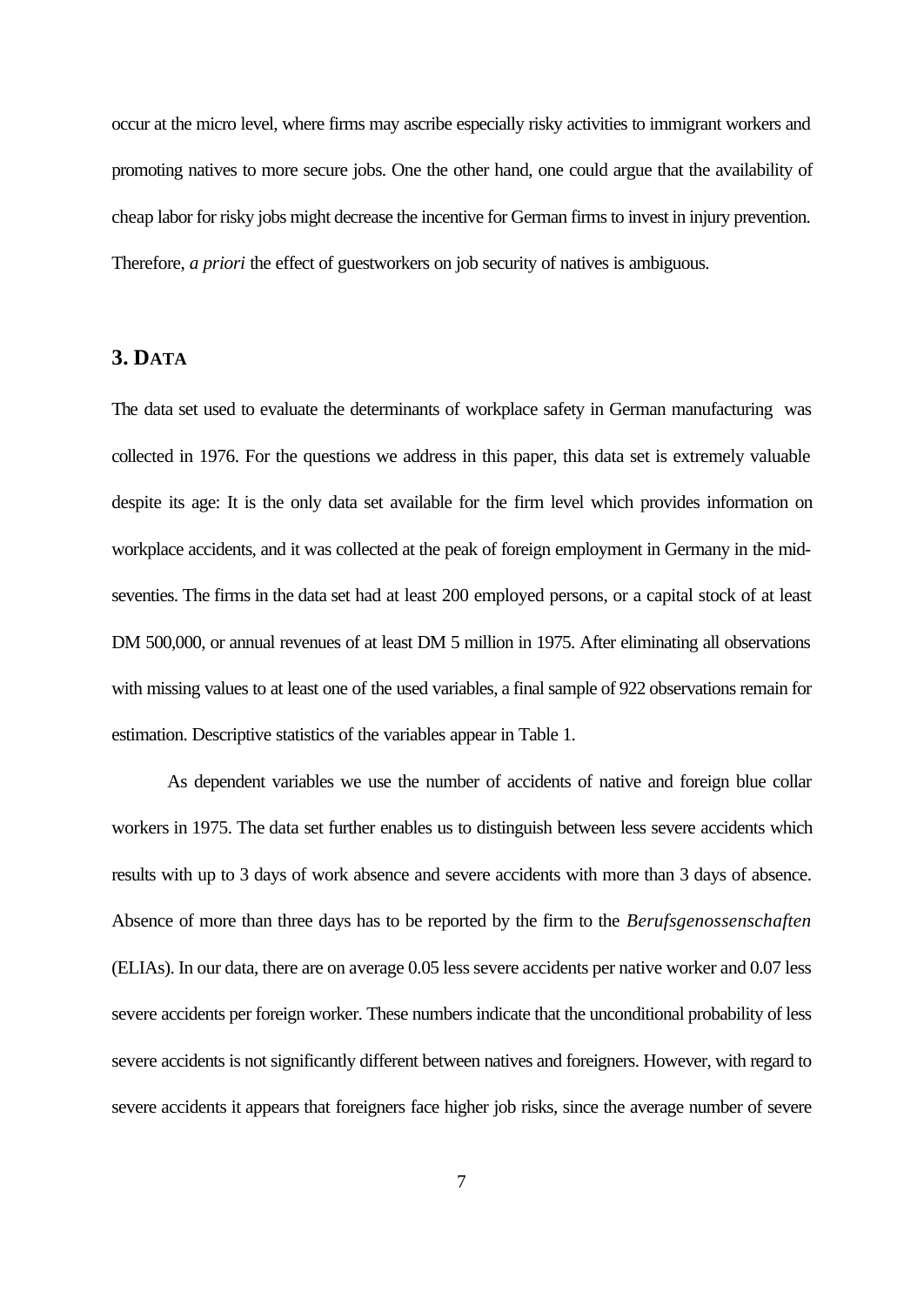accidents per foreign worker is 0.15 whereas it is only 0.10 for natives. It is also interesting that the number of severe accidents is higher than the number of less severe accidents for both, foreigners and natives. This indicates some measurement problems in the case of less severe accidents, which have not to be reported to the ELIA.<sup>7</sup>

As explanatory variables we use industry dummies on a 2-digit level to control for safety differences between industries. It can be further expected that firms with interdependent production processes (e.g., assembly line or process production) are more likely to experience lost production time when an injury occurs and should therefore result in a higher incentive to invest in workplace safety. The existing literature often assumes that these firms are more capital intensive and uses measures for capital intensity as a proxy of the firm-specific production technology (Curington, 1986). The data set used in this study provides us with very detailed information on the production processes used in a particular firm, i.e. whether the firm produces using single production, small series, middle series, large series, whether the firm uses an assembly line and whether the firm has process production. Using this information we constructed a variable which is increasing with the interdependence of the used production process.<sup>8</sup> The number of accidents may further be influenced by the organization of the working processes. It could be expected that firms with shift working show higher injury rates, since shift workers often work in the night and do not have a stable work schedule. In order to control for this we used the share of workers in a firm who are employed as shift workers.

Usually, firms and workers can influence the probability of workplace accidents. Depending on the extent that a worker's precaution cannot be observed by a firm, moral hazard problems may

<sup>7</sup> See Eisenberg and McDonald (1988) for a discussion of the problems of recording injuries in the workplace by firms and their reporting to official institutions.

<sup>8</sup> The final variable takes the following values: single production=1, small series=2, middle series=3, large series=3, assembly line=4, production street=5, process production=6.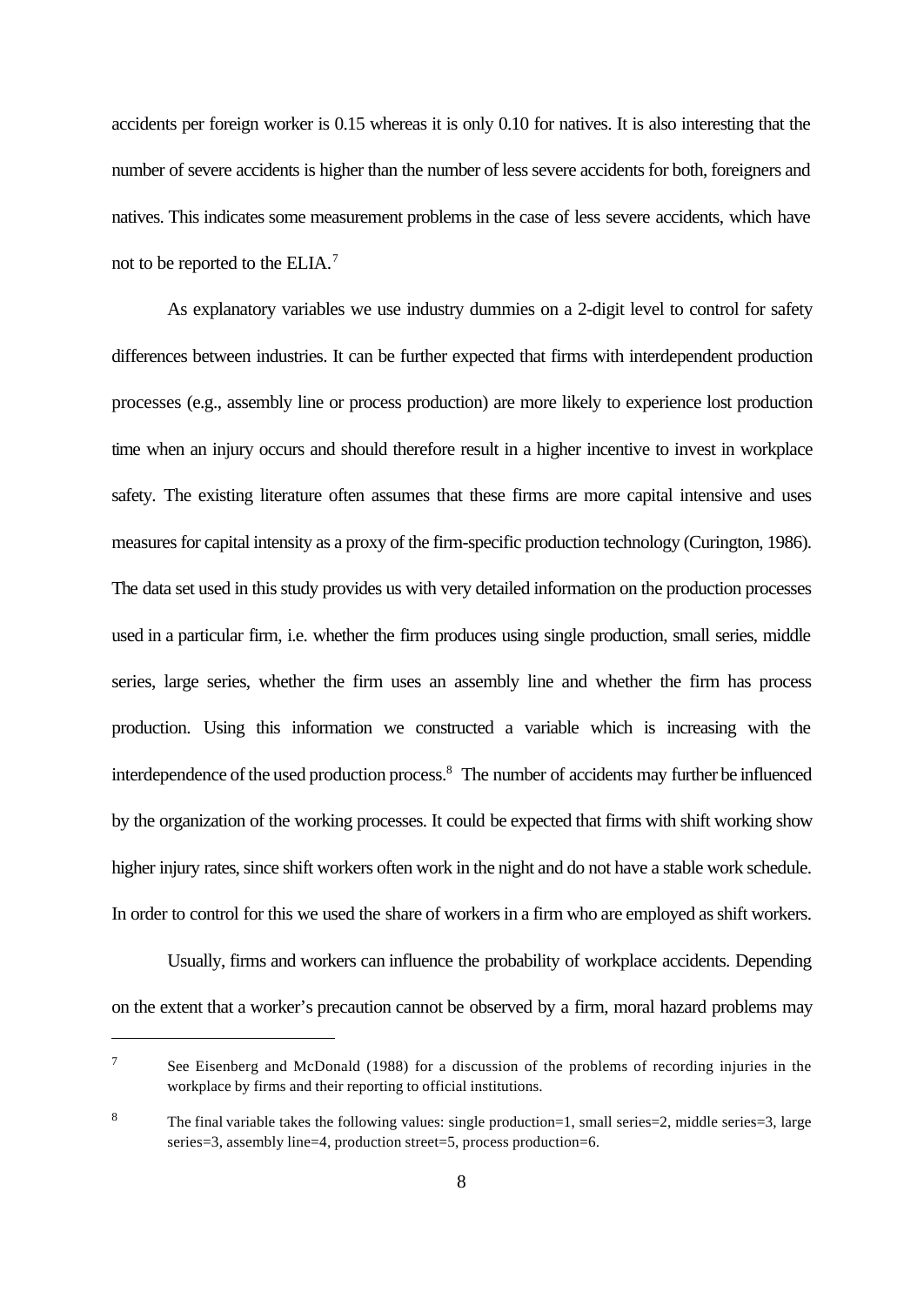arise which lead to nonoptimal levels of precaution from firms and workers (Lanoie, 1991). The efficiency wage literature shows that such moral hazard problems can be solved by effort-dependent wages. In the case of workplace accidents it could be expected that workers who get a piecework rate or premium payments should have an higher incentive to invest in self-protection activities since they normally experience higher income losses through work absence than workers who get a fixed time payment. However, it may be the case that workers underestimate the job risk. In this case workers with piecework or premium payments may be less cautious than workers with a time payment since they can increase their income by working faster and taking less care of their security. To study the effects of the payment structure on workplace safety, we include the share of workers who get a piecework and premium payment, respectively.

To control for the size of the group at risk in a particular firm, we use the logarithm of the number of blue collar native workers and the number of blue collar foreign workers as a scaling factor in the respective equations for the two groups. The share of foreign workers on all workers in a firm is the central variable of interest to analyze whether the employment of guestworkers has a negative or positive effect on the job security of natives. It is often hypothesized that injury rates are negatively related to the experience and formal education of the work force. Therefore, we include the total number of skilled workers as percentage of all blue collar workers in the firm as a proxy for the ability of the work force to acquire injury avoiding skills. Furthermore, we use the share of workers hired in the year previous to the survey, since new workers are unfamiliar with the work equipment and procedures specific to the particular firm and therefore may be involved in a disproportionate share of accidents. Given the German system of democracy on the firm level, as described in the last section, one can expect that the work council will be more interested in the security of foreign workers if one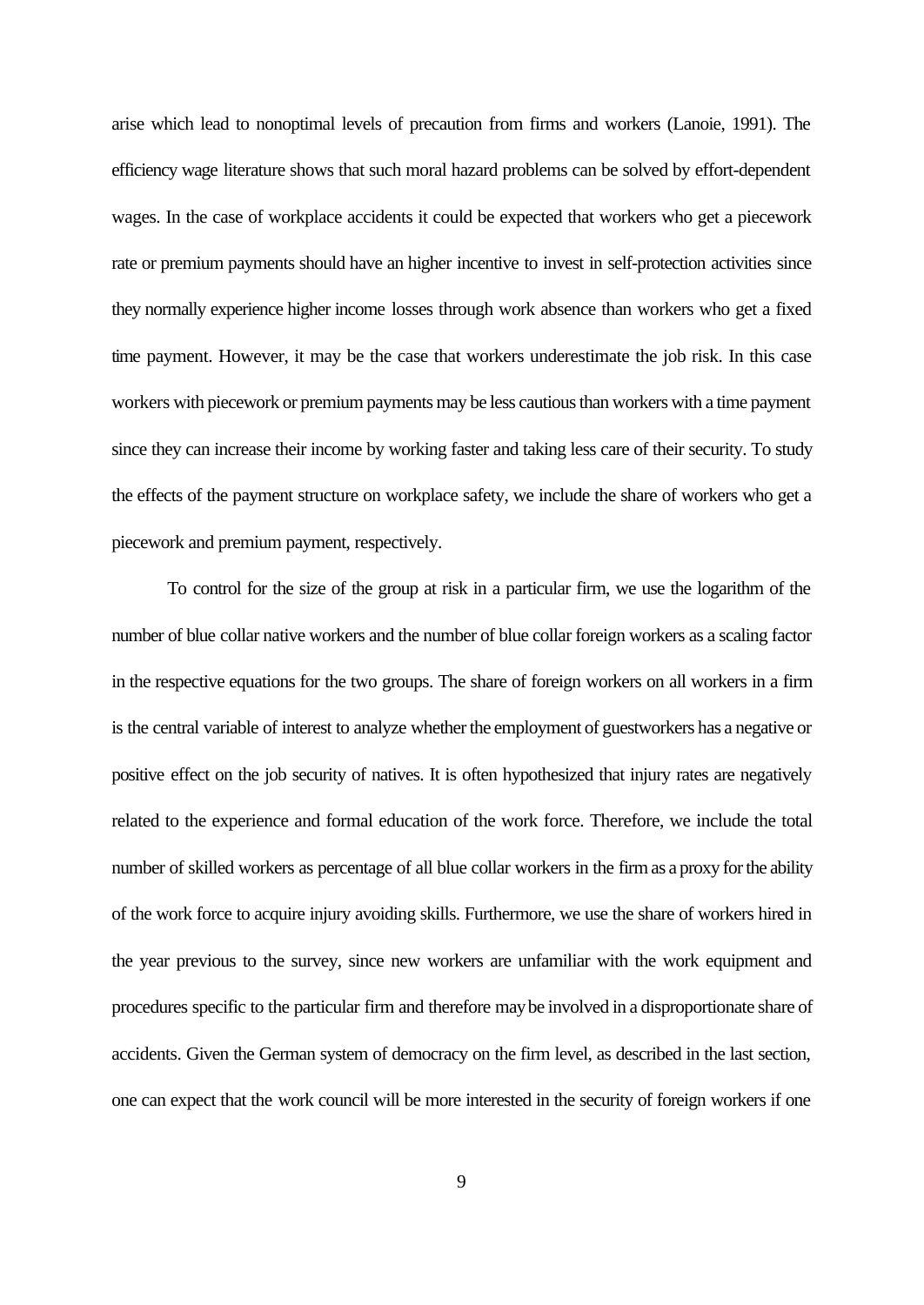or more guestworkers are members of this council. To take account of these potentially important effect we included a dummy variables which indicates whether there are foreign members in the work.

### **4. BIVARIATE COUNT DATA MODELS**

In recent years, count data models have become quite popular in discrete data econometrics.<sup>9</sup> In the field of workplace safety, however, only Gray and Jones (1991a) and Ruser (1991, 1993) have already applied such models. While Gray and Jones (1991a) use fixed effects Poisson and NEGBIN models to investigate the significance of OSHA rules for a data set of U.S. manufacturing plants between 1972 and 1983, Ruser (1991, 1993) analyzes another U.S. firm data set for 1979 to 1984 by applying NEGBIN and QGPMLE techniques as well as a mixed NEGBIN-multinomial model. None of those studies uses a bi- or multivariate approach which we do in order to model the interaction of workplace accidents of foreigners and natives. The basic idea of such an approach is the following: From our consideration above, it seems sensible to distinguish between four types of workplace accidents, depending on the origin of the workers involved and the severity of the accident. This results in a firm's job risk record being described by four count variables (number of less severe and severe accidents of natives and foreigners, respectively). One could proceed modeling these variables separately, and estimate an adequate model for each kind of observations. This, however, is problematic since the counts can be expected to be closely related representing a competing risk of accidents for a firm. Taking this interdependence into account may increase the efficiency of the

<sup>&</sup>lt;sup>9</sup> For an overview of some basic modelling techniques for count data see Winkelmann and Zimmermann (1995). A review of the literature on bivariate and multivariate count models is given by Cameron and Johansson (1996) and Cameron and Trivedi (1998), respectively.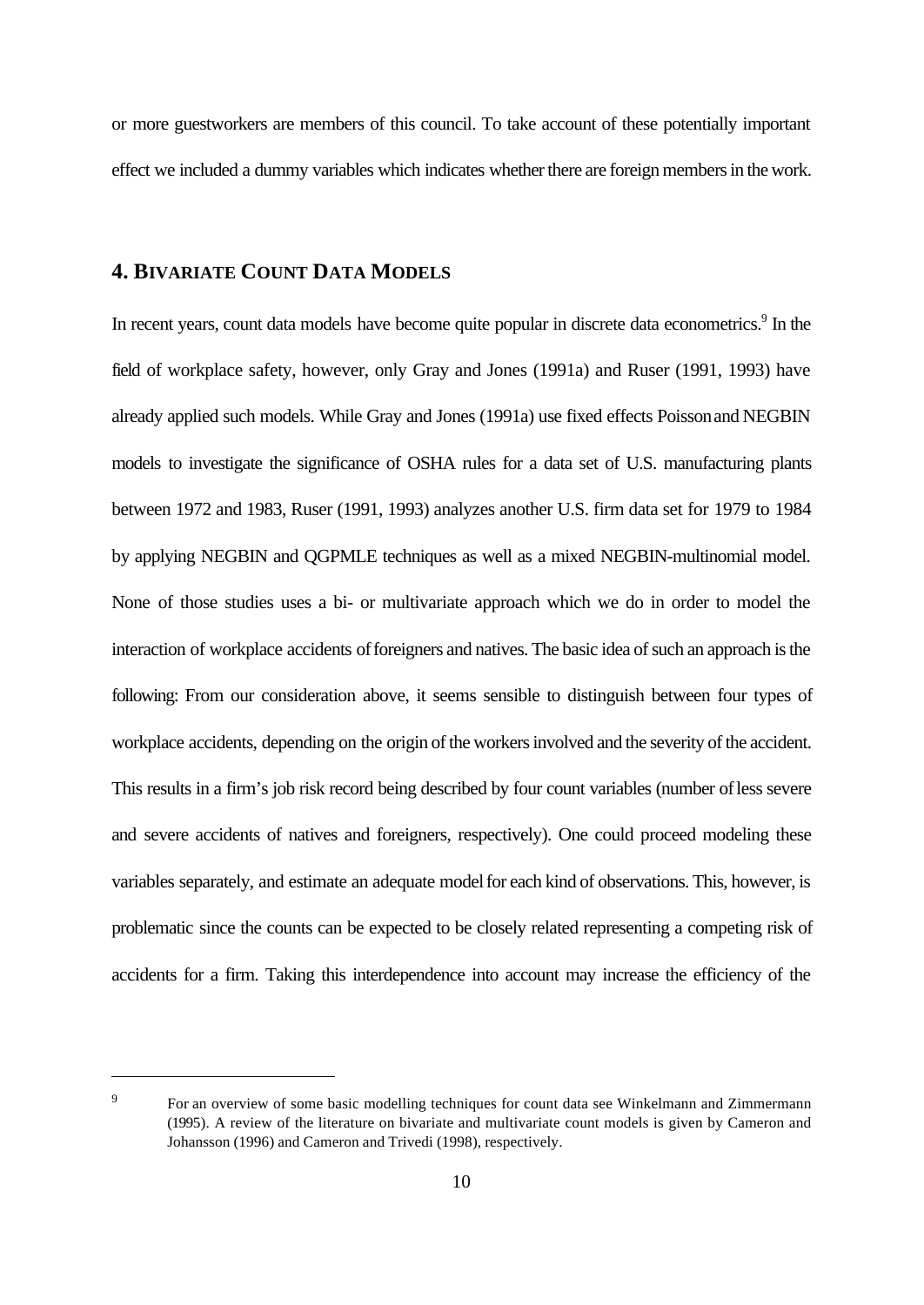estimation. We tested for this interdependence by using a test proposed by Cameron and Trivedi (1993).

The technical starting point of our empirical analysis are univariate models. As point of departure we apply a standard Poisson model. This basic model has the familiar form<sup>10</sup>:

$$
P(Y = y|x) = e^{-1} \left[ \frac{y}{y} \right] \tag{1}
$$

where  $E(Y|x) = V(Y|x) = 1 = e^{b'x}$ . x is a vector of covariates and B a vector of coefficients to be estimated. The main limitation of the Poisson regression model is its requirement of an equal mean and variance of Y which results from the assumptions that (i) the events of Y occur randomly over time and (ii) the full amount of individual heterogeneity is captured by the regression. If these assumptions are violated, the Poisson regression model leads to consistent but inefficient parameter estimates. In the case of unobserved heterogeneity or a positive correlation between the events overdispersion (the variance exceeds the mean) can occur, whereas negative contagion causes underdispersion. In most economic applications of count data models overdispersion can be observed.

To overcome these problems, more general models have been developed which allows for overdispersion. In these models the Poisson parameter ? itself is treated as a random parameter. Within this framework we use a compound count process (Winkelmann und Zimmermann, 1995). Let

$$
\overline{\lambda} = e^{b'X + e} = e^{b'X}u
$$
 (2)

<sup>10</sup> Indices for observations are ommitted to facilitate reading.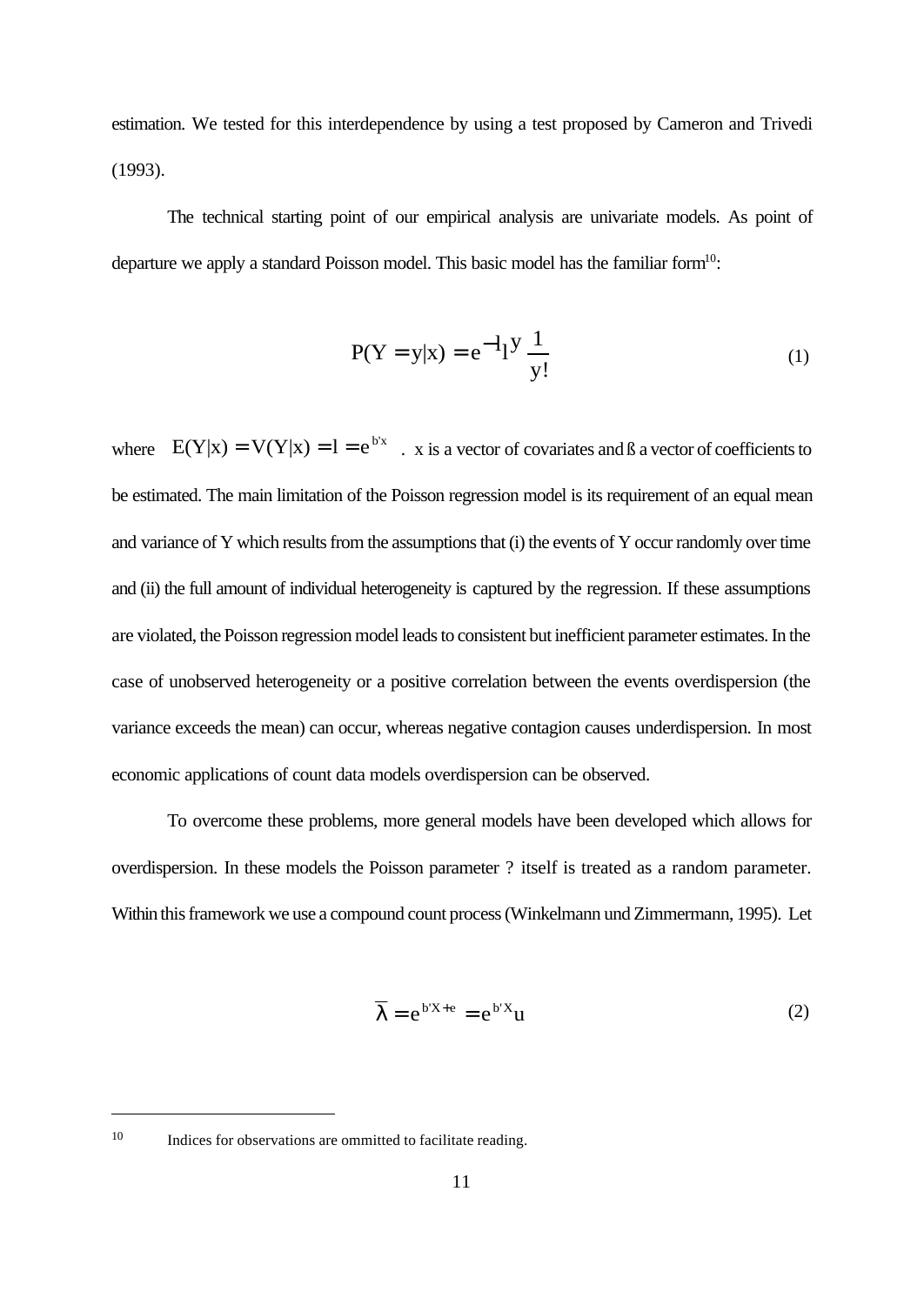where the error u captures unobserved heterogeneity and is assumed to be uncorrelated with the explanatory variables. Setting  $E(u) = 1$ ,  $\overline{\lambda}$  is a random variable with mean  $E(\tilde{\lambda}) = \lambda$  and  $\lambda$ ) =  $\lambda$ variance  $V(\lambda) = \lambda^2 \sigma_u^2$ . Since  $\lambda$  cannot be observed, conditioning is not possible, and the  $\tilde{\gamma}$  $\widetilde{\lambda}$ ) =  $\lambda^2 \sigma_u^2$ . Since  $\widetilde{\lambda}$ marginal distribution for Y is obtained by integrating the joint distribution over  $\lambda$ :  $\tilde{\gamma}$ λ

$$
f(Y) = \int f(y|\tilde{\lambda})g(\tilde{\lambda})d\tilde{\lambda}.
$$
 (3)

A specific parametric distribution has to be assumed to integrate (3). Assuming a gamma distribution for u with  $E(u) = 1$  and  $V(u) = \sigma_u^2 = ny^{-1}$ , it can be shown that  $\tilde{\lambda}$  is also gamma distributed with mean  $E(\lambda) = \lambda$  and variance  $V(\lambda) = ny^{-1}\lambda^2$ . Integration of (3) then leads to the following  $\tilde{\gamma}$  $\lambda$  =  $\lambda$  and variance  $V(\lambda) = ny$  $\tilde{\mathbf{r}}$  $\widetilde{\lambda}$ ) =  $ny^{-1}\lambda^2$ negative binomial distributed probability function for *Y*:

$$
P(Y = y | \lambda, ny) = \frac{\Gamma(y + ny)}{\Gamma(y + 1)\Gamma(ny)} \left(\frac{ny}{ny + \lambda}\right)^{ny} \left(\frac{\lambda}{ny + \lambda}\right)^{\lambda},
$$
(4)

where  $E(Y|\lambda, ny) = \lambda_x = e^{\beta' x}$ , and  $V(Y|\lambda, ny) = \lambda(1 + ny^{-1}\lambda)$ .  $(Y|\lambda, ny) = \lambda_x = e^{\beta' x}$ , and  $V(Y|\lambda, ny) = \lambda(1 + ny^{-1}\lambda)$ 

This technique was first used by Hausman et al. (1984) who applied it in modelling panel data.<sup>11</sup> In principle, other distributions than gamma could be assumed for ?. The problem is to obtain a closed expression for the probabilities and therefore for the likelihood function. If this is not a necessary objective one could also use normal or lognormal distributions, as introduced by Preston (1948).

<sup>11</sup> A recent application of these models is provided by Geil et al. (1997). Cameron and Trivedi (1986) examined various different specifications for cross sectional count models. According to their methodology, the model presented here is called NEGBIN II.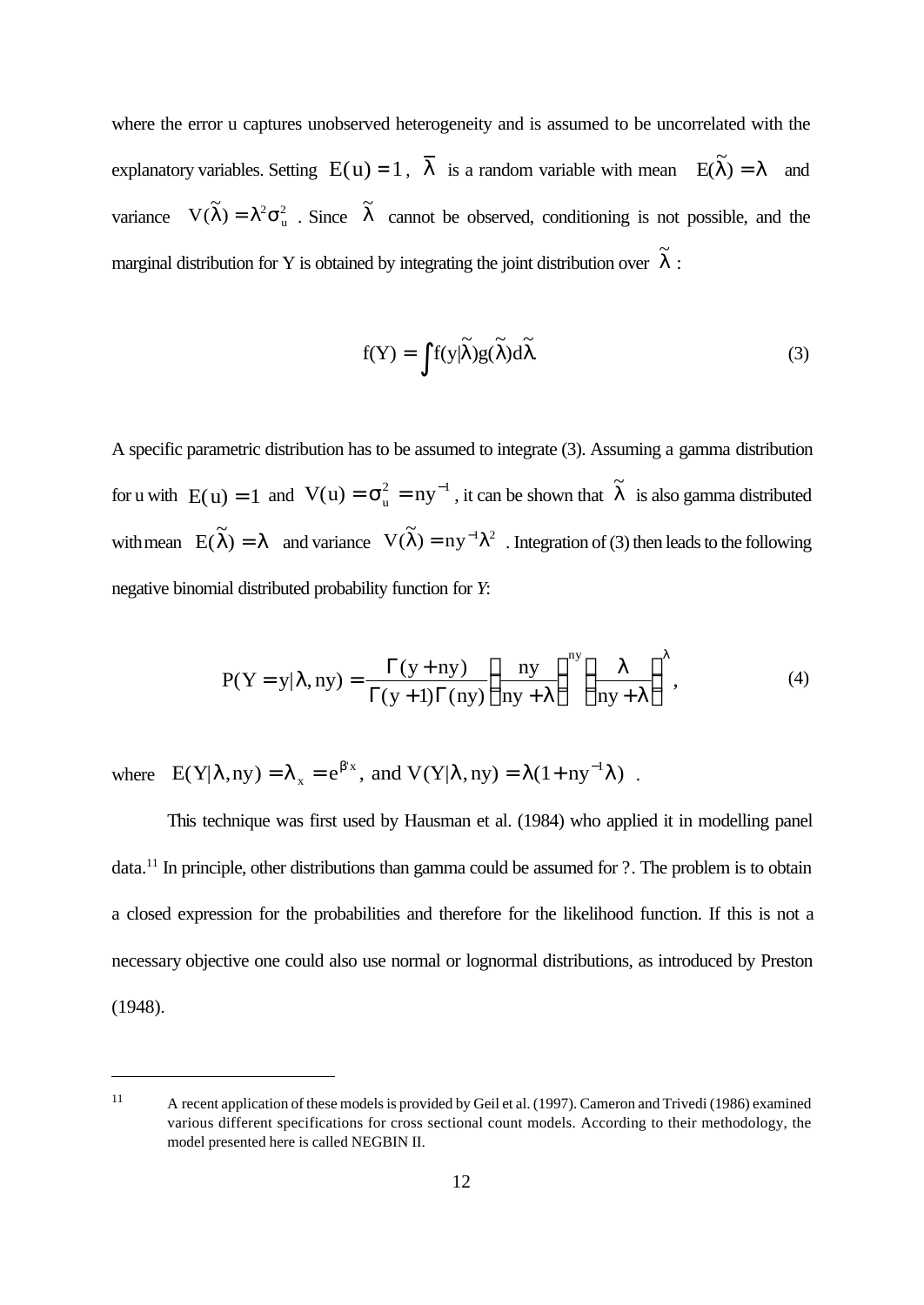If the problem under consideration involves dependent counts for the endogenous variables, joint estimation of these equations is desirable. In order to obtain a multi- or bivariate model, several different approaches are possible. Among those approaches the most popular method has been the so-called trivariate reduction method or seemingly unrelated Poisson regression model (SUPREME). This method uses the property that any sum of Poisson variables is also Poisson distributed. A formal analysis can be found in Johnson and Kotz (1972). Applications are provided in Gourieroux, Monfort and Trognon (1984), Jung and Winkelmann (1993) and King (1989).

For the bivariate case the trivariate reduction method assumes the existence of two Poisson distributed count variables  $(Y_i)$  which are the sums of an equation-specific Poisson variable  $(Y_i^*)$  and a cross-equation count (U), where the latter links both equations together:

$$
Y_1 = Y_1^* + U
$$
  
\n
$$
Y_2 = Y_2^* + U.
$$
\n(5)

Using the characteristic that any sum of Poisson distributed random variables is also Poisson distributed, it is possible to derive a probability function which can be estimated using maximum likelihood. Within this general framework two different approaches can be derived, depending on whether the mean of the linking count is parametrized or treated as a constant. The main limitation of the trivariate reduction method is similar to that of the univariate Poisson model, namely the implicit assumption of equal means and variances. A violation of this assumption (over - and underdispersion) leads to consistent but inefficient estimates of the parameter vector ß. Similar to the NEGBIN model described above one solution to this problem is to treat the parameters of the bivariate Poisson model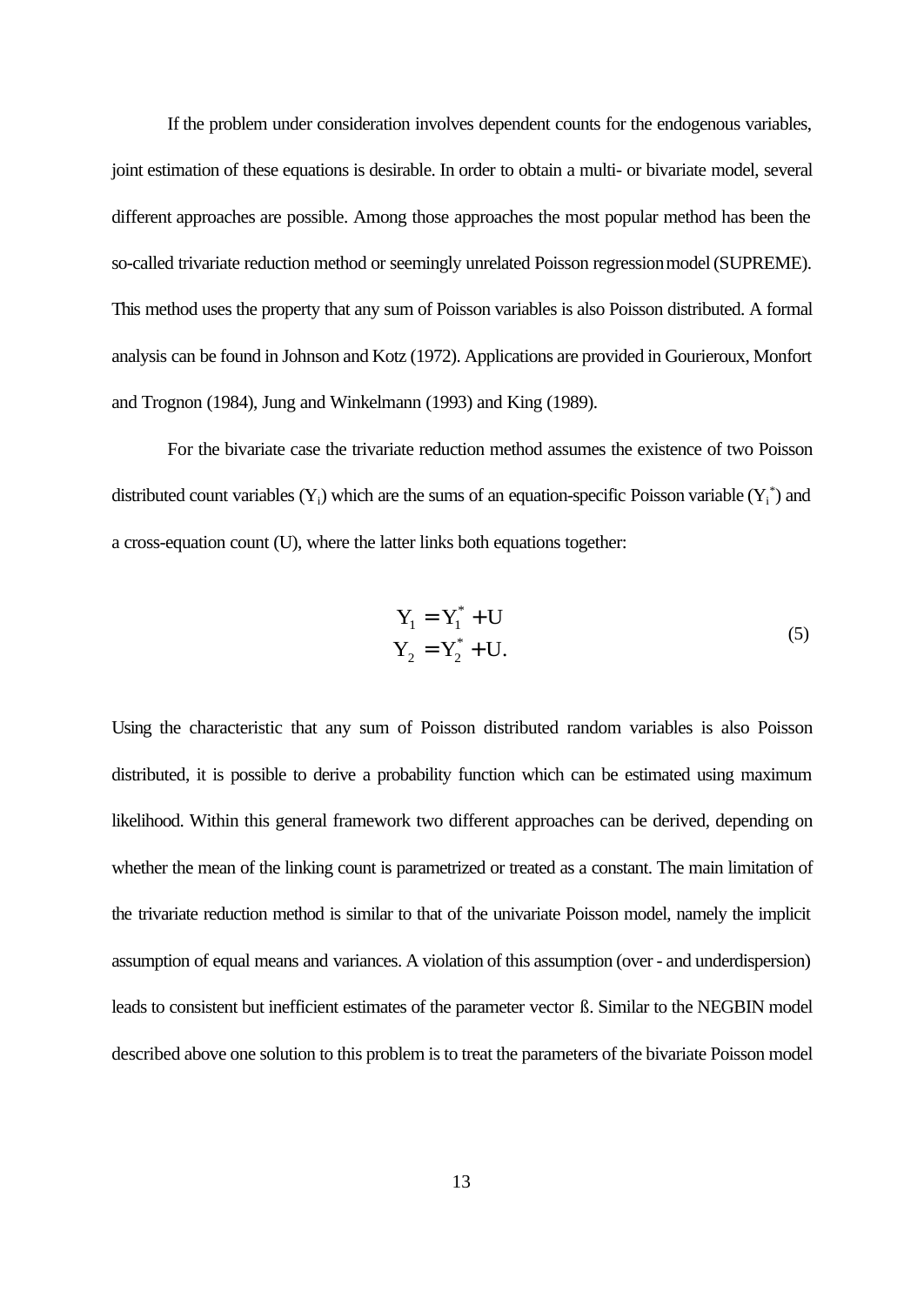as a gamma distributed random variable. However, this proceeding leads to severe computational problems which have not been solved so far (see Jung and Winkelmann, 1993).

Differently to the bivariate models discussed so far, this paper makes use of the compounding technique described above. In order to apply this technique for the derivation of a multinomial model based on Poisson, one has to assume a multinomial distribution for the Poisson parameters. Similar to the approach for univariate models, a possible multivariate model can be formulated as:

$$
P(Y_i = y_i | \tilde{\lambda}_i) = e^{-\tilde{\lambda}_i} \tilde{\lambda}_i^y \frac{1}{y!}, \quad i = 1, 2, ..., N
$$
 (6)

where

$$
\widetilde{\lambda}_i = e^{\beta_i x_i + \epsilon} = \lambda_i u, \quad u \sim \gamma(1, ny). \tag{7}
$$

For the bivariate case (i = 2), integration of the resulting joint distribution for  $Y_i$  over  $\lambda_i$  leads to the  $\tilde{\gamma}$  $\lambda_{\rm i}$ following probability function:

$$
P(Y_1 = y_1, Y_2 = y_2 | x_1, x_2) = \frac{\Gamma(y_1 + y_2 + ny)}{\Gamma(y_1 + 1)\Gamma(y_2 + 1)\Gamma(ny)} \left(\frac{ny}{ny + \lambda_1 + \lambda_2}\right)^{y_1}
$$
  
 
$$
\times \left(\frac{\lambda_1}{ny + \lambda_1 + \lambda_2}\right)^{y_1} \left(\frac{\lambda_2}{ny + \lambda_1 + \lambda_2}\right)^{y_2}
$$
 (8)

This model can be thought of as a bi- or multivariate Poisson model.<sup>12</sup>

Following the approach of Hausman et al. (1984) the univariate NEGBIN model can also be extended to a multivariate setting. We start with two Poisson count variables  $Y_1$  and  $Y_2$  and their

<sup>12</sup> This model was first derived by Marshall and Olkin (1990) who called it a bivariate NEGBIN because of the NEGBIN marginals.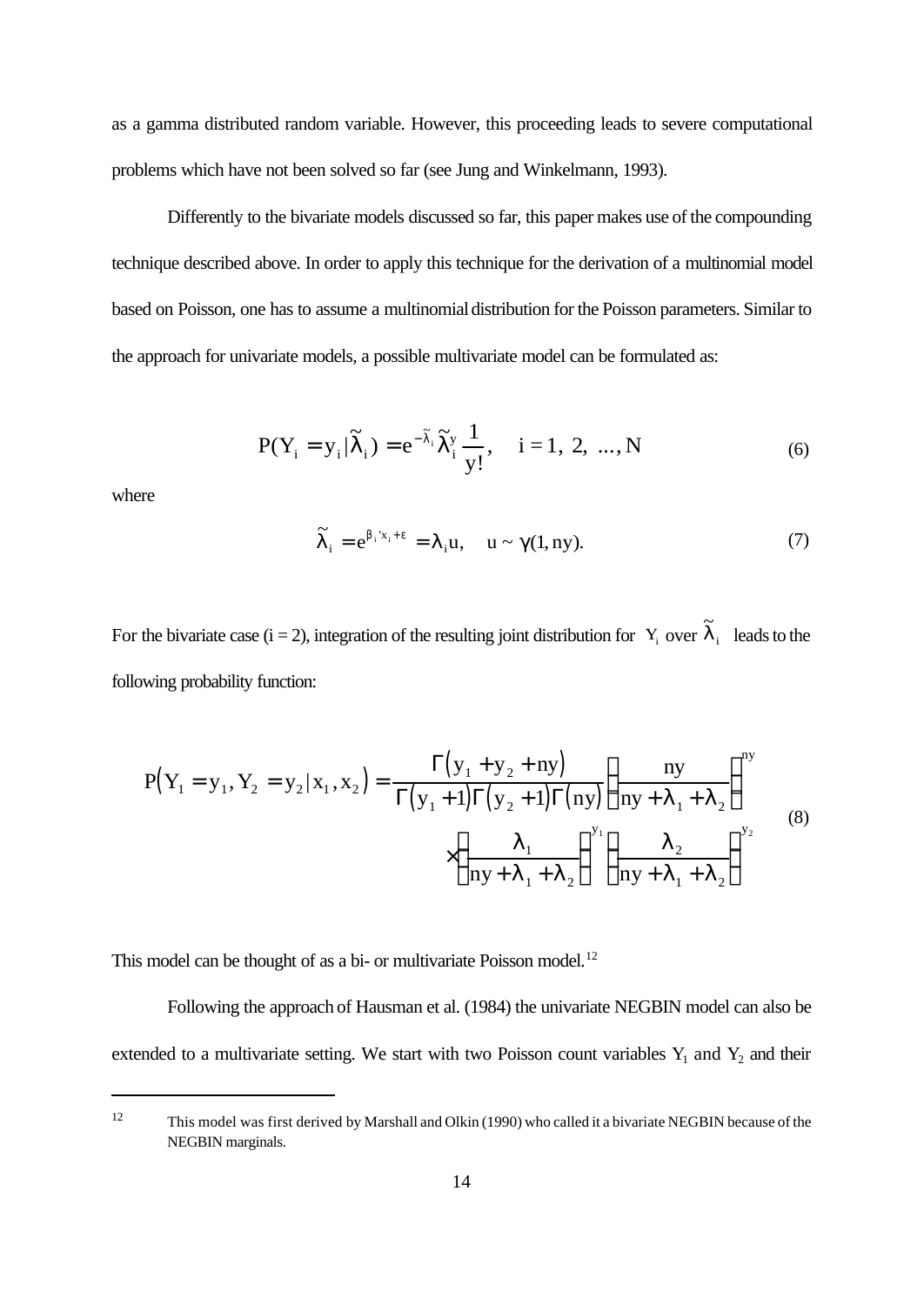parameters  $?_1$  and  $?_2$ . Now these  $?_1$  differ in a fundamental way from the  $?$  of the last model since it is only assumed that they are outcomes of the same distribution whereas the  $?$ <sub>i</sub> of the multivariate Poisson model are assumed to be outcomes of the same draw. In particular, the random term u from equation (7) is assumed to be gamma distributed with parameters d which generates the NEGBIN model with a parameter that varies across i. Then it is assumed that  $d = \delta/(1+\delta)$  is beta distributed with parameters a and b to take into account the possibility of a correlation of the different counts. Given this modification the multivariate version of the NEGBIN model can be formulated as:

$$
P(Y_i = y_i | \widetilde{\lambda}_i) = e^{-\widetilde{\lambda}_i} \widetilde{\lambda}_i^y \frac{1}{y!},
$$
\n(9)

where  $\lambda_i \sim \gamma(\lambda_i, \delta)$ ,  $d = \frac{\gamma}{\gamma_i} \sim \beta(a, b)$ , for  $i = 1, 2$ .  $\tilde{\gamma}$  $\lambda_i \sim \gamma(\lambda_i, \delta)$ ,  $d = \frac{6}{3} \sim \beta(a, b)$ δ  $d_i \sim \gamma(\lambda_i, \delta), \ d = \frac{\delta}{\delta + 1} \sim \beta(a, b),$  $+1$ 

Conditional only on the exogenous variables we obtain the following expression for the probability function in the bivariate case:

$$
P(Y_1 = y_1, Y_2 = y_2 | x_1, x_2, a, b) = \frac{\Gamma(a+b)}{\Gamma(a)\Gamma(b)} \frac{\Gamma(y_1 + \lambda_1)}{\Gamma(y_1 + 1)\Gamma(\lambda_1)} \frac{\Gamma(y_2 + \lambda_2)}{\Gamma(y_2 + 1)\Gamma(\lambda_2)} \times \frac{\Gamma(a + \lambda_1 + \lambda_2)\Gamma(b + \lambda_1 + \lambda_2)}{\Gamma(a + \lambda_1 + \lambda_2 + b + \lambda_1 + \lambda_2)},
$$
(10)

where  $\lambda_i = e^{\beta_i x_i}$  for  $i = 1, 2$ .  $= e^{\beta_i x_i}$ 

This bivariate NEGBIN model is more flexible than its Poisson counterpart because the correlation is now achieved by assuming that the compounders  $?_i$  have the same distribution for one unit. This is not as hard as to assume that a random effect has the identical impact on different counts like it is done in the bivariate Poisson model.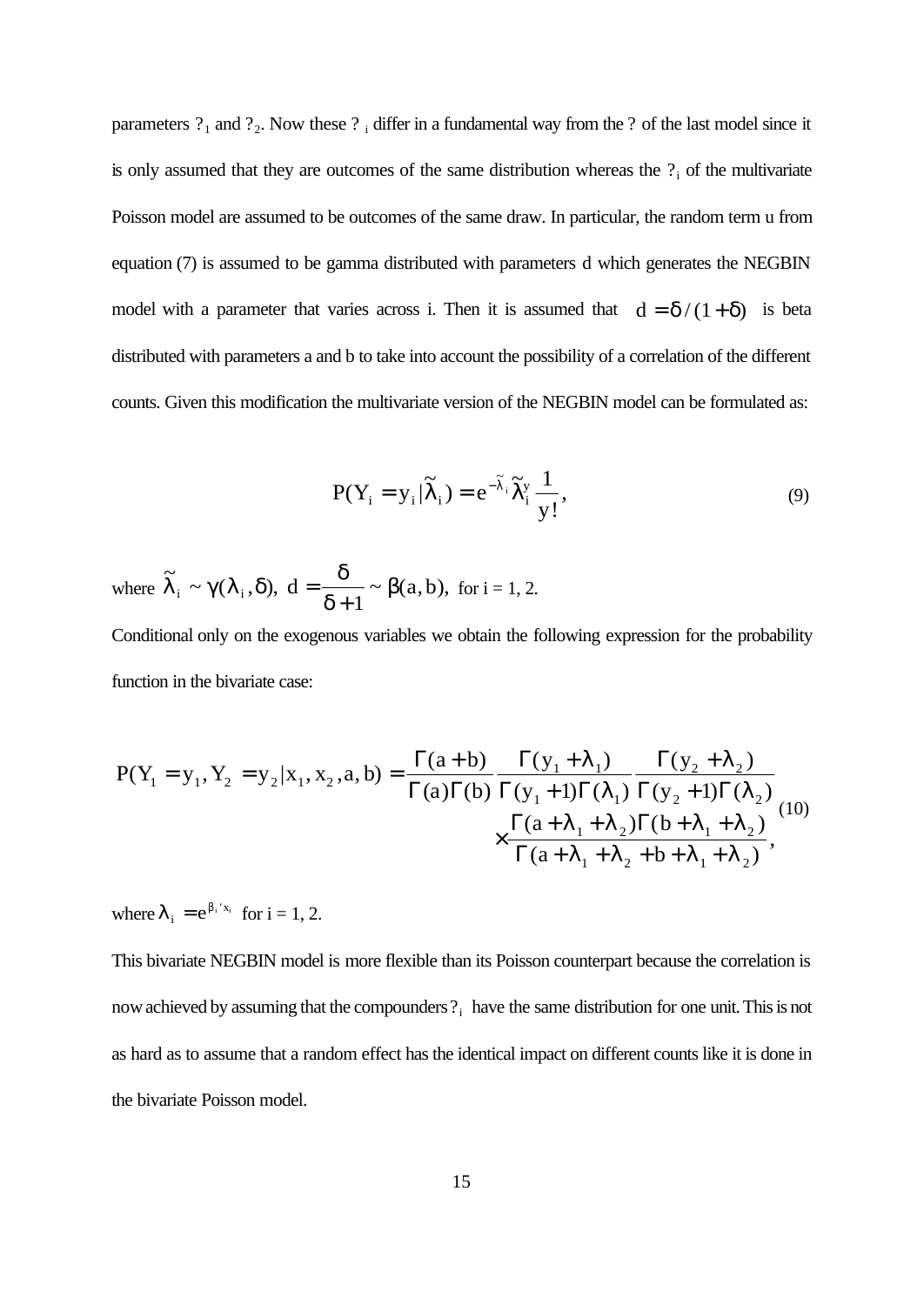### **5. ESTIMATION RESULTS**

We have estimated successively univariate Poisson and NEGBIN models for workplace accidents of foreigners and natives as well as their bivariate Poisson and NEGBIN counterparts. We have further distinguished less severe and severe accidents according to the categories of up to three days of absence and more than three days of absence, respectively. However, to justify the application of bivariate models a significant interdependence between the counts under investigation must exist. A general framework for testing the assumption of zero interdependence in bivariate and multivariate settings has been developed by Cameron and Trivedi (1993). Using results from the theory of series expansions for joint distributions in terms of marginal distributions and their related orthonormal polynomials they derive a conditional moment test which is based on the covariance between pairs of orthonormal polynomials. This test procedure is very general because it copes with any form of interdependence. Since only marginals are used, it is not necessary to specify a specific model of interdependence to test against it .

We use the test procedure of Cameron and Trivedi (1993) to test the Poisson and NEGBIN approaches against their correlated counterparts (see Table 2). The relevant test statistic  $\tau_{nm}^2$  is asymptotically  $\chi^2(1)$  distributed.<sup>13</sup> For approximate independence, all four test statistics in any row of Table 2 are required to be small. The tests reveal that for both, foreigners and natives, less severe and severe accidents seem to be uncorrelated. However, zero interdependence between foreigners and natives can be rejected in all cases. A likelihood ratio test of the bivariate NEGBIN model against the bivariate Poisson resulted in refusal of the bivariate Poisson model for both, less severe as well as

<sup>13</sup> The test statistic is based on Cameron and Trivedi (1993), p. 32, equation (2.9).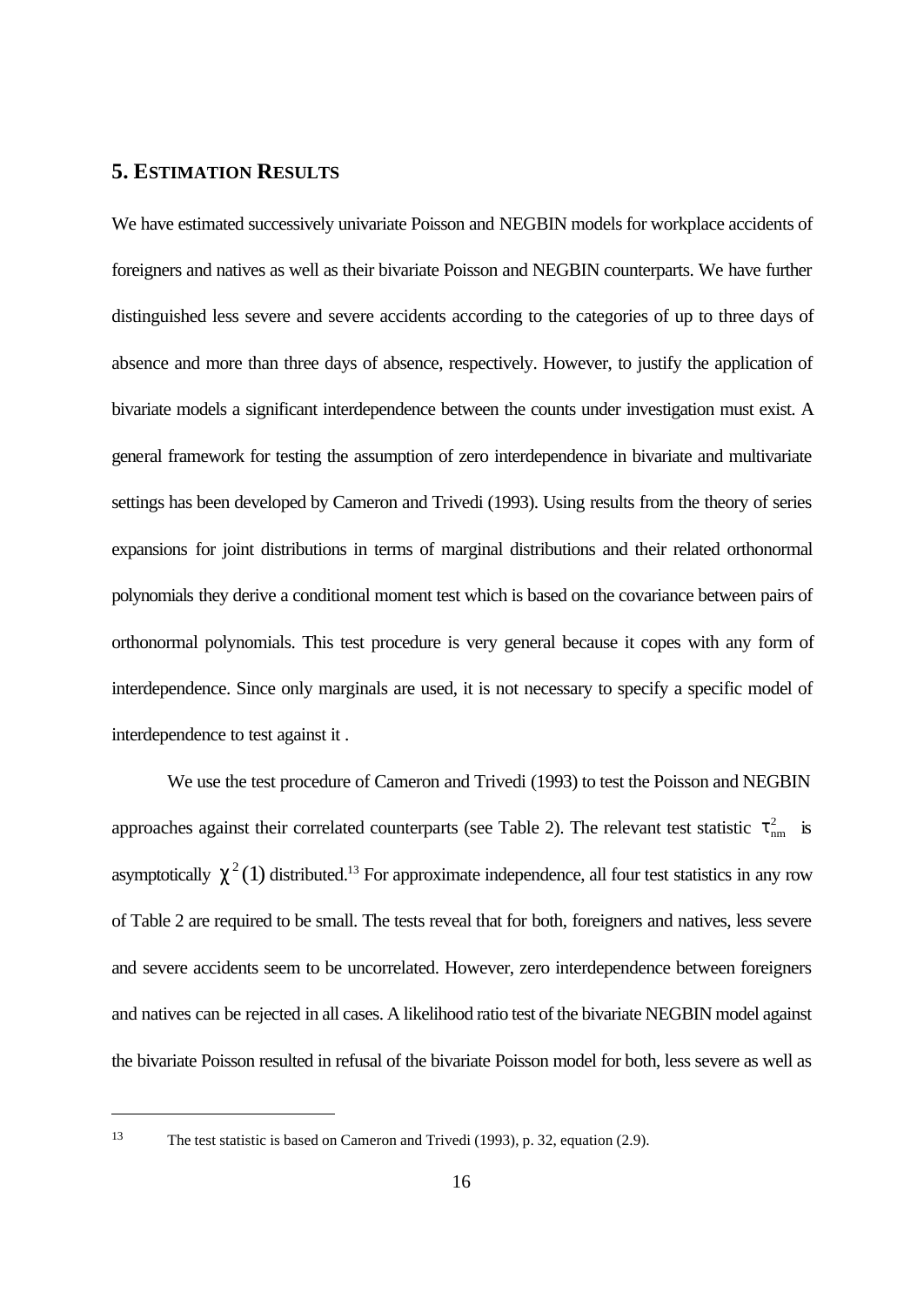the severe accidents. Therefore, the following discussion of the estimation results concentrates on the bivariate NEGBIN model.

Table 3 shows the estimation results for the bivariate NEGBIN model.<sup>14</sup> In the case of less severe accidents, significantly different industry effects appear for natives and foreigners. Whereas natives have a higher probability of less severe accident in the metal industry if compared to the reference industry of chemicals and chemical products, and a lower probability in the textile industry, foreigners have a significantly higher inhury risk in the metal industry and the machinery and transport industry. For both, natives and foreigners, a marginaly significant effect is found in the pulp, paper and printing industry. The impact of the production technology, is insignificant for natives as well as for foreigners. The finding that the choice of production technology has no significant effects on less severe accidents is in line with the hypothesis that the German system of safety regulations prevents discrimination with regard to the technological risks of the workplace. Similar to the effect of the production process, shift working has no significant impact on less severe accidents. The results in Table 3 further indicate that payment schedules do not influence less severe accidents.

With regard to the interaction between natives and foreigners it appears that the share of foreign workers in a firm has no statistically significant effect for both, natives and foreigners. New hirings and foreign work council members do not affect less accidents either. Only the share of skilled foreign workers increases the number of less severe accidents of foreigners on a statistically significant level.

The estimation results for severe accidents are provided in the fourth and fifth row of Table 3. Some interesting differences between less severe and severe accidents appear. First, the estimated

<sup>&</sup>lt;sup>14</sup> The estimation results for all models, the univariate and bivariate Poisson and NEGBIN models for both types of accidents, are given in the Appendix-Tables 1 and 2.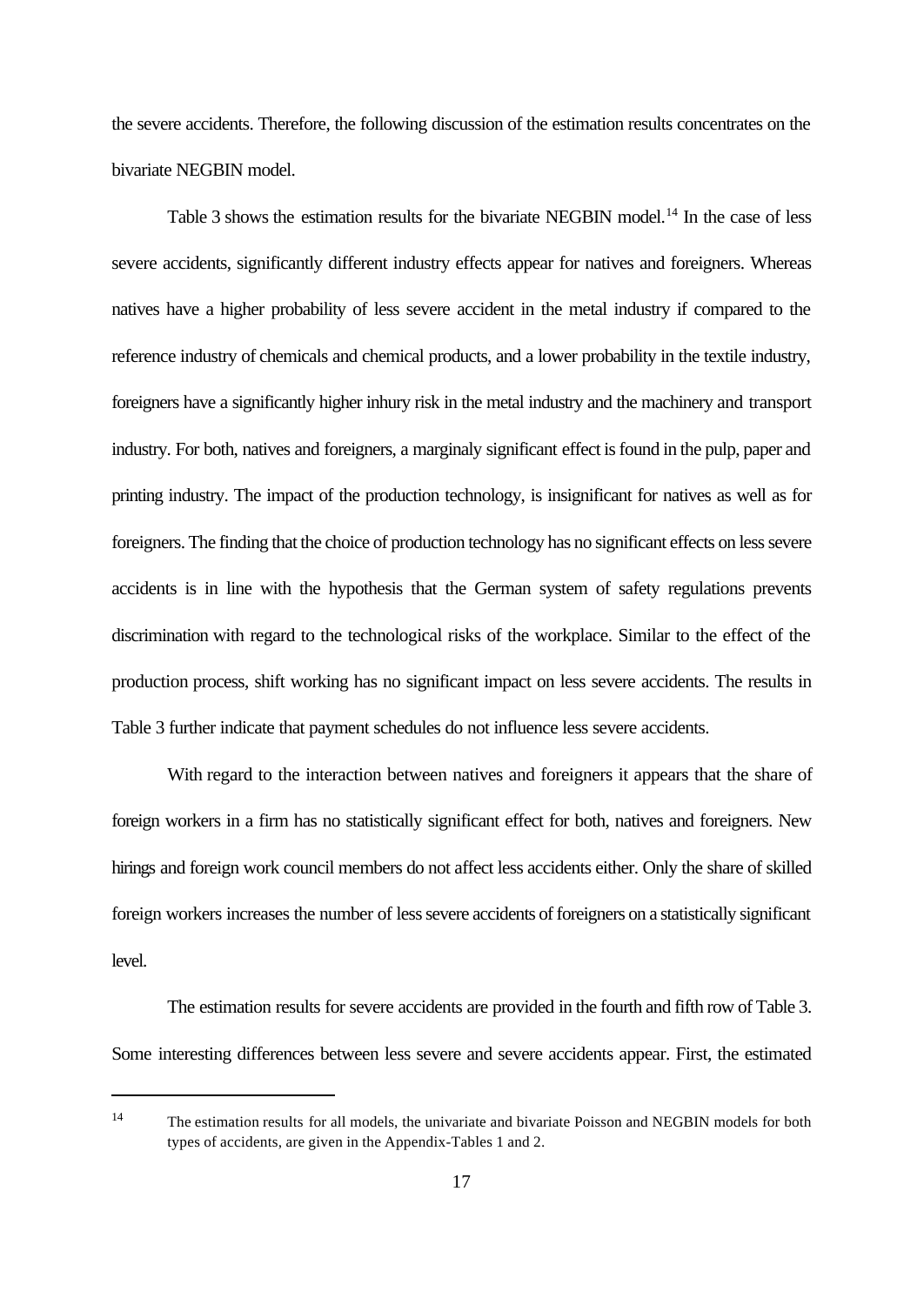industry effects indicate that over industries there exists a higher variance of the number of accidents of foreigners than for natives. Only in the textile industry and the electronics industry foreigners do not have a significantly higher risk propensity than in the referency industry of chemicals and chemical products. In rubber and plastic products and in the textile industry native workers face a statistically significant lower and in the metal industry and the machinery and transport industry a statistically significant higher job risk if compared to the reference group.

With regard to the variable controlling for the production process in a firm it appears that the probability of having a severe accidents increases with the interdependence of the production process for foreigners only. In spite of the dense system of workplace safety regulations in Germany, which has been described in section 2, this result indicates that foreigners face higher technological workplace risks than natives. Shift working has a statistically significant positive effect on severe accidents of natives and foreigners where the difference between the two coefficients is not statistically significant. These results support our hypothesis that foreigners and natives face similar workplace risks occuring from the field of work organization. Similar to the case of less severe accidents, piecework rates seem not to affect severe accidents. The coefficients for premium payment, however, are significantly positive on the 10% level for natives and foreigners with the difference between the two coefficients not being statistically significant. This result indicates, that workers receiving premium payments which depend on their effort behave less cautious against severe accidents than workers with a pure time payment scheme.

An increasing share of guestworkers in a firm is associated with less severe accidents for natives without affecting the foreigners themselves. According to the estimated coefficients a 1 percent increase in the employment share of foreigners is associated with a 0.4 percent decrease of severe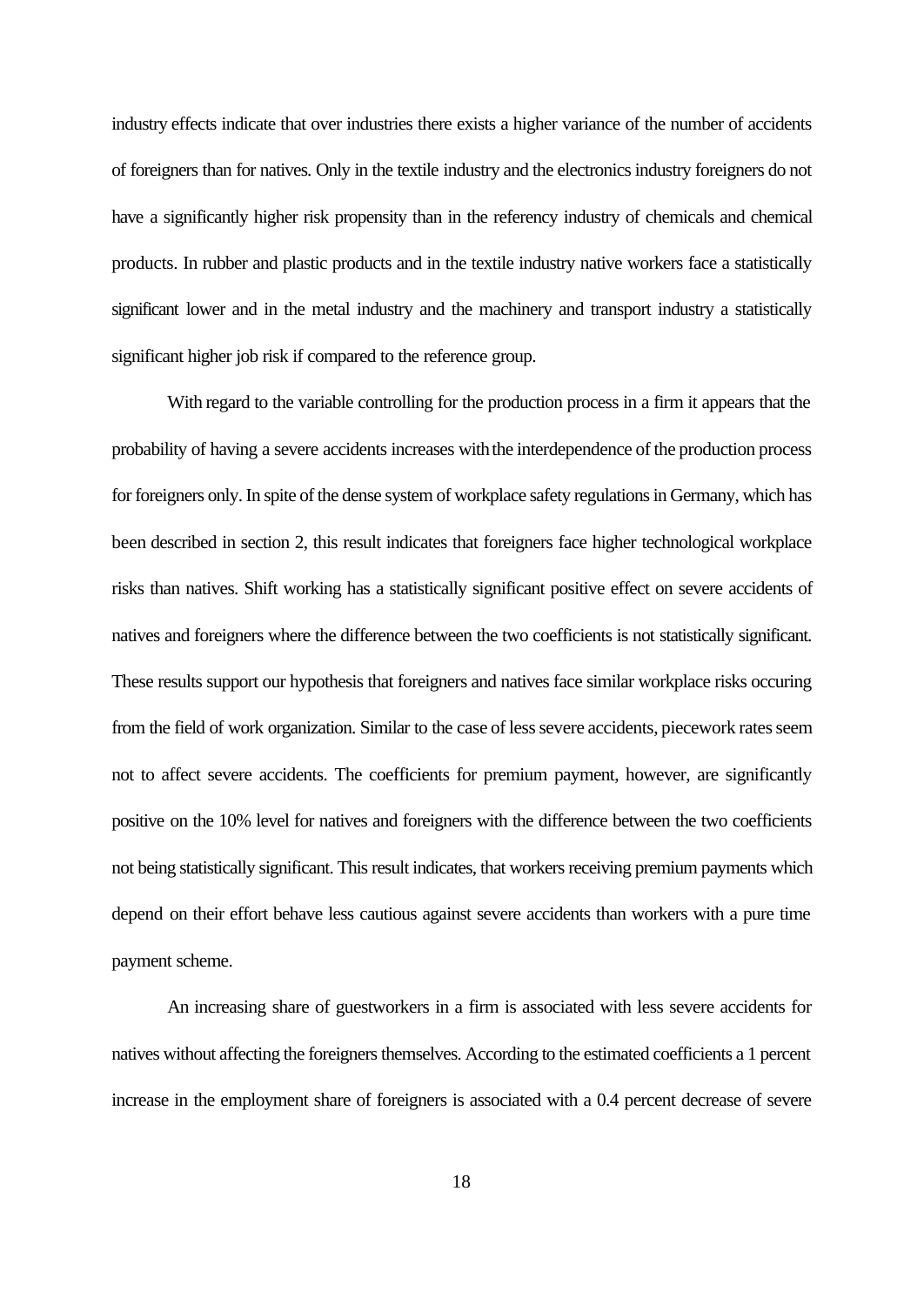accidents of natives. For the average firm, this means that the employment of ten more foreigners decreases the number of natives' severe accidents from 30.0 to 28.8. The skill level of the work force and the number of new hirings increase the number of severe accidents for both groups of workers. Again, both effects are not statistically significant across the two groups. Finally, the highly significant positive coefficient of the incidence of foreign work council members on the number of severe accidents for both, natives and foreigners, confirm the important role of guestworkers' representation in the work council. However, in the German case it seems that foreigners in the work council vote against safety investments which is in the interest of foreigners if such investments are connected with lower wages and if the foreigners expect to stay in Germany only temporary.

### **6. CONCLUSIONS**

Our paper aimed at identifying the determinants of workplace accidents in Germany with its tight public control system of workplace safety. We analyzed whether there are significant differences between natives and foreigners with regard to less severe and severe accidents and placed special attention to the interaction of native and foreign labor. The analysis has been performed by applying improved bivariate count data models on an unique micro data set of manufacturing establishments in Germany.

The estimation results show that less severe workplace depend mainly on the particular industry a worker is employed. The production technology, payment schedules and work organization show are not able to explain the incidence of less severe accidents. Furthermore, there are no significant differences between foreigners and natives. These results indicate that the dense system of workplace safety regulations in Germany is effective in reducing less severe accidents. However, due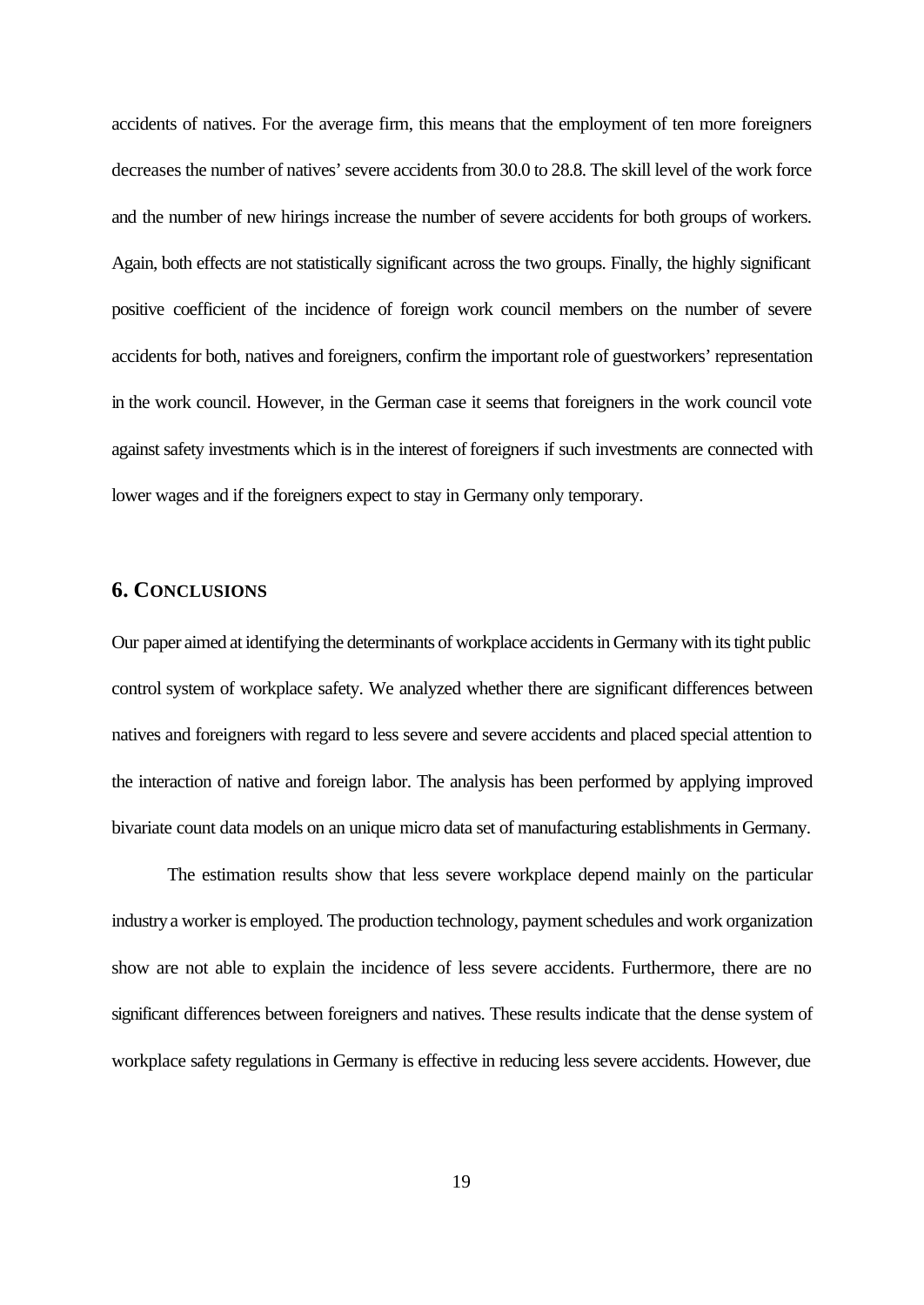to the possibility of large errors in the measurement of less severe accidents these results have to be interpreted carefully.

Differently to less severe accidents, severe workplace injuries are influenced by the production technology and the work organization in a firm. The effects of these variables show that foreigners face higher risks in terms of technological safety whereas there are no differences between natives and foreigners regarding workplace risks due to work organization. Concerning the relationship between foreign and native labor we found strong evidence that guestworker employment has a positive effect on the workplace safety of natives. The empirical results imply that a 1 percent increase of the employment of guestworkers decreases severe accidents of natives by 0.4 percent without having a statistically significant effect on less severe accidents of natives. In general, the results suggest that guestworkers primarily are employed in risky activities and that the availability of foreign labor for risky jobs disclosed native workers the opportunity to be promoted to more secure jobs.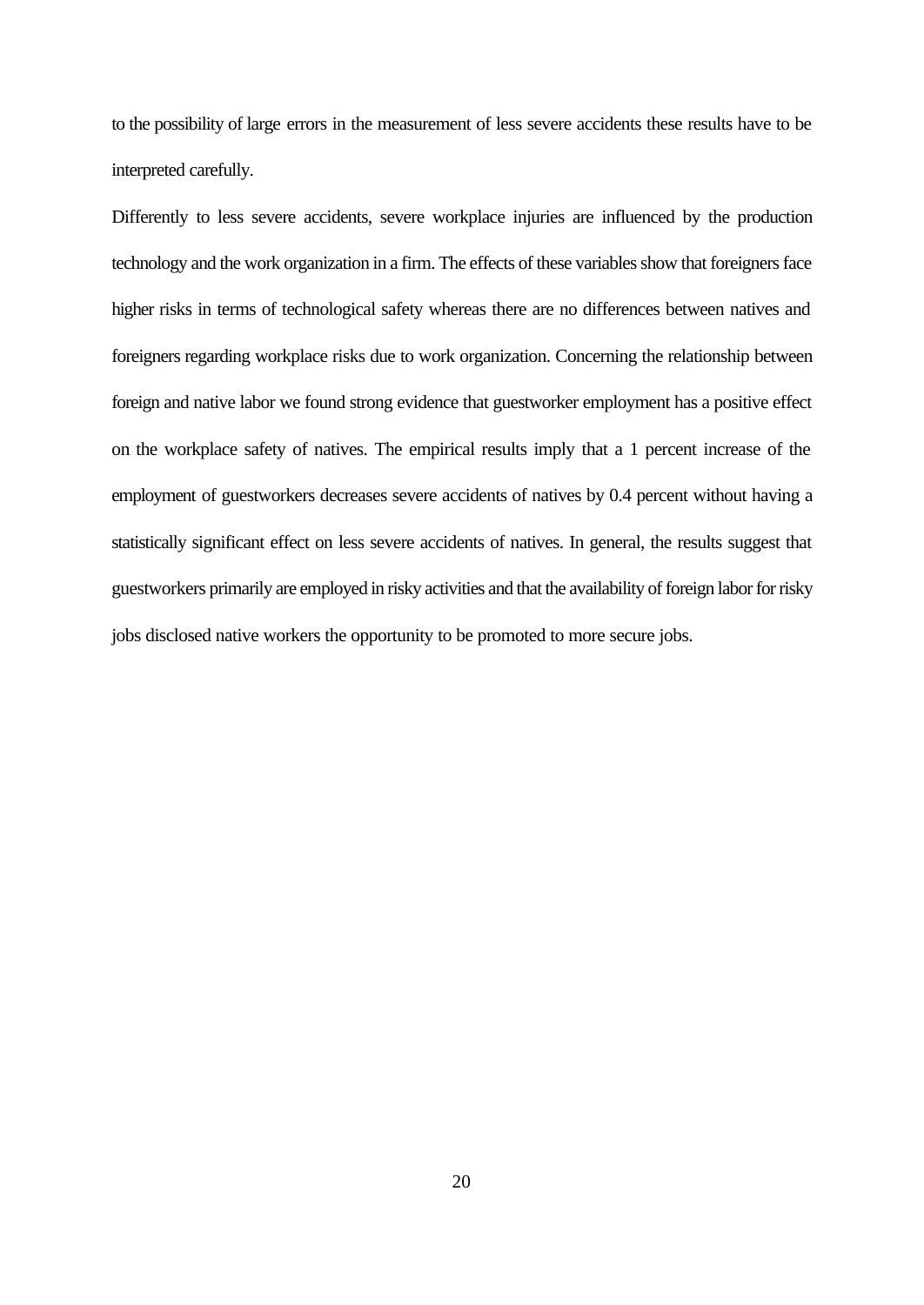### **REFERENCES**

- Bartel, Ann P., and Lacy Glenn Thomas. 1985. "Direct and Indirect Effects of Regulation: New Look at OSHA's Impact." *Journal of Law and Economics*, Vol. 28, pp. 1-25.
- Bauer, Thomas, and Klaus F. Zimmermann. 1997. "Dynamic Labor Demand: Natives, Immigrants and the Recruitment Halt 1973." *mimeo.*, University of Munich.
- Bauer, Thomas, Barbara Dietz, Klaus F. Zimmermann, and Eric Zwintz. 1998. "Migration: The German Case." *mimeo.,* University of Munich.
- Butler, Richard J., and John D. Worrall. 1983. "Workers' Compensation: Benefit and Injury Claims Rates in the Seventies." *Review of Economics and Statistics*, Vol. 65, pp. 580-589.
- Carmichael, Lorne. 1986. "Reputations for Safety: Market Performance and Policy Remedies." *Journal of Labor Economics*, Vol. 4, pp. 458-472.
- Cameron, Colin A., and Per Johansson. 1996. "Count Data Regression using Series Expansion: with Applications." *University of Munich, SFB 386 Discussion Paper*, No.30.
- Cameron, A. Colin, and Pravin K. Trivedi. 1986. "Econometric Models Based on Count Data: Comparisons and Applications of some Estimators and Tests." *Journal of Applied Econometrics*, Vol. 1, pp. 29-53.
- Cameron, A. Colin, and Pravin K. Trivedi. 1993. "Tests of Independence in Parametric Models with Applications and Illustrations." *Journal of Business & Economic Statistics*, Vol. 11, pp. 29- 43.
- Cameron, A. Colin, and Pravin K. Trivedi. 1998. *Regression Analysis of Count Data*. Cambridge: Cambridge University Press (forthcoming).
- Chelius, James R. 1974. The Control of Industrial Accidents: Economic Theory and Empirical Evidence. *Law and Contemporary Problems*, Vol. 38, pp. 700-729.
- Chelius, James R. 1982. The Influence of Workers' Compensation on Safety Incentives. *Industrial and Labor Relations Review*, Vol. 35, pp. 235-242.
- Curington, William P. 1986. "Safety Regulation and Workplace Injuries." *Southern Economic Journal*, Vol.53, No.1, pp. 51-72.
- Diamond, Peter A. 1977. "Insurance Theoretic Aspects of Workers' Compensation." In: Alan S. Blinder and Phillip Friedman (eds.), *Natural Resources, Uncertainty and General Equilibrium Systems*. New York: Academic Press.
- Dustmann, Christian (1993): "Earnings adjusment of temporary migrants," *Journal of Population Economics*, 6, 153-168.
- Eisenberg, William M., and Helen McDonald. 1988. "Evaluating Workplace Injury and Illness Records; Testing a procedure." *Monthly Labor Review*, Vol. 111, No. 4, pp. 58-60.
- England, Richard W.. 1988. "Disaster-Prone Technologies, Environmental Risks, and Profit Maximization." *Kyklos*, Vol. 41, pp. 379-395.
- Freeman, Richard B. 1980. "The Exit-Voice Tradeoff in the Labor Market: Unionism, Job Tenure, Quits and Separations." *Quarterly Journal of Economics*, Vol. 94, pp. 643-673.
- Freeman, Richard B., and and James L. Medoff. 1984. *What Do Union Do?* New York: Basic Books.
- Geil, Peter, Andreas Million, Ralph Rotte, and Klaus F. Zimmermann. 1997. "Economic Incentives and Hospitalization in Germany." *Journal of Applied Econometrics*, Vol.12, pp. 295-311.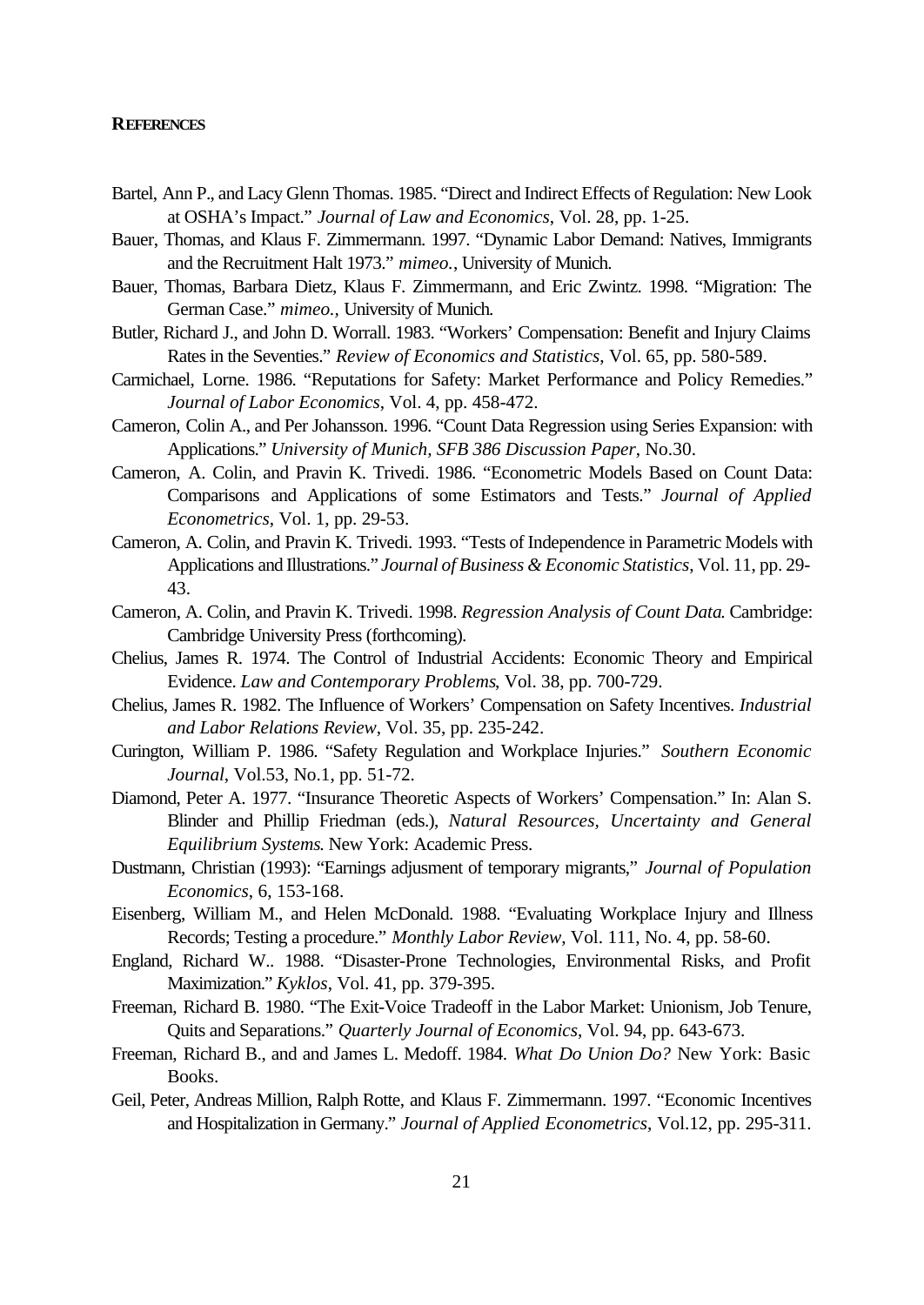- German Federal Government. 1976. *Unfallverhütungsbericht der Bundesregierung 1975*. Bonn: Bundestagsdrucksache No.7/5817.
- Graham, Julie, and Don M. Shakow. 1990. "Labor Market Segmentation and Job-Related Risks." *American Journal of Economics and Sociology*, Vol. 49, pp. 307-324.
- Gray, Wayne B., and Carol Adaire Jones. 1991a. "Are OSHA Health Inspections Effective? A Longitudinal Study in the Manufacturing Sector." *Review of Economics and Statistics*, Vol. 73, pp. 504-509.
- Gray, Wayne B., and Carol Adaire Jones. 1991b. "Longitudinal Patterns of Compliance with Occupational Safety and Health Administration Health and Safety Regulations in the Manufacturing Sector." *Journal of Human Resources*, Vol. 26, pp. 623-653.
- Gourieroux, C., A. Montfort, and A. Trognon. 1984. "Pseudo Maximum Likelihood Methods: Applications to Poisson Models." *Econometrica*, Vol. 52, pp. 701-720.
- Hamermesh, Daniel S. 1997. "Immigration and Quality of Jobs." *NBER Working Paper*, No.6195.
- Hausman, J., B. H. Hall, and Z. Griliches. 1984. "Econometric Models for Count Data with an Application to the Patents-R&D Relationship." *Econometrica*, Vol. 52, pp. 909-938.
- Heywood, John S. 1992. "Race Discrimination and Union Voice." *Industrial Relations*, Vol. 31, pp. 500-508.
- Johnson, N.L., and S. Kotz. 1972. *Distributions in Statistics: Discrete Distributions*. New York: Wiley & Sons.
- Jung, Robert C., and Rainer Winkelmann. 1993. "Two Aspects of Labor Mobility: A Bivariate Poisson Regression Approach." *Empirical Economics*, Vol. 18, pp. 543-556.
- King, G. 1989. "A Seemingly Unrelated Poisson Regression Model." *Sociological Methods and Research.*
- Lanoie, Paul. 1990. "The Case of Risk Premia for Risky Jobs Revisited." *Economics Letters*, Vol. 32, pp. 181-185.
- Lanoie, Paul. 1991. "Occupational Safety and Health: A Problem of Double and Single Moral Hazard." *Journal of Risk and Insurance*, Vol. 58, pp. 80-97.
- Lanoie, Paul. 1992. "The Impact of Occupational Safety and Health Regulation on the Risk of Workplace Accidents." *Journal of Human Resources*, Vol. 27, pp. 643-660.
- Marshall, A. W., and I. Olkin. 1990. "Multivariate Distributions Generated From Mixtures of Convolution and Product Families." In: H.W. Block, A.R. Sampson, and T.H. Savits (eds.), *Topics in Statistical Dependence, IMS Lecture Notes-Monograph Series,* Vol. 16, pp. 371-393.
- McCaffrey; David P. 1983. "An Assessment of OSHA's Recent Effects on Injury Rates." *Journal of Human Resources*, Vol. 18, pp. 131-146.
- Neumann, George R., and Jon P. Nelson. 1982. "Safety Regulation and Firm Size: Effects of the Coal Mine Health and Safety Act of 1969." *Journal of Law and Economics*, Vol. 25, pp. 183- 199.
- Oi, Walter Y. 1974. "On the Economics of Industrial Safety." *Law and Contemporary Problems*, Vol. 38, pp. 669-699.
- Preston, F. W. 1948. "The Commonness and Rarity of Species." *Ecology*, Vol. 29, pp. 254-283.
- Rea, Samual A. Jr. 1981. "Workmen's Compensation and Occupational Safety under Imperfect Information." *American Economic Review*, Vol. 71, pp.80-93.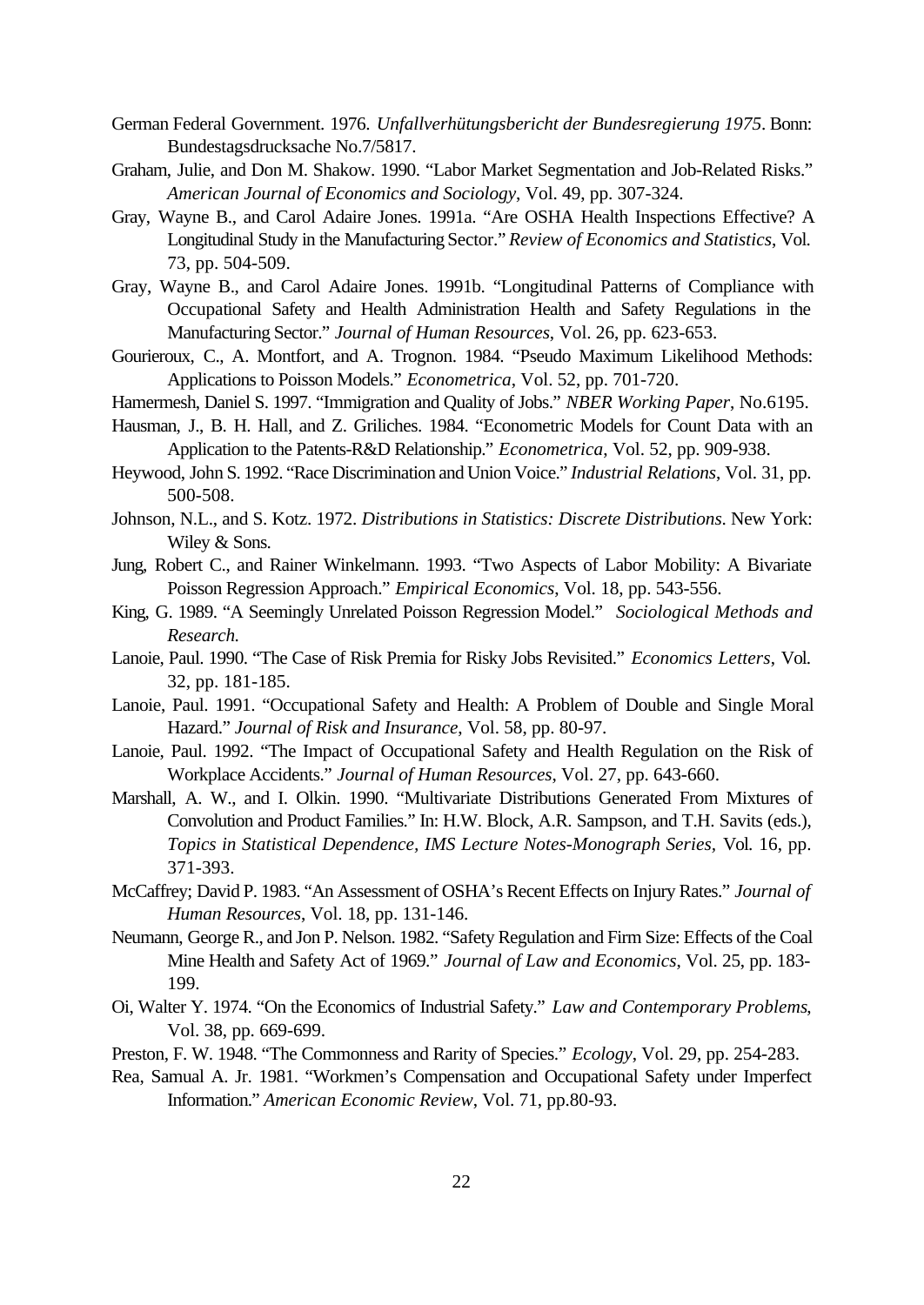- Ruser, John W. 1991. "Workers' Compensation and Occupational Injuries and Illness." *Journal of Labor Economics*, Vol. 9, pp. 325-350.
- Ruser, John W. 1993. "Workers' Compensation and the Distribution of Occupational Injuries." *Journal of Human Resources*, Vol. 28, pp. 593-617.
- Schmidt, Christoph M., and Klaus F. Zimmermann. 1992. "Migration Pressure in Germany: Past and Future." In: Klaus F. Zimmermann, ed., *Migration and Economic Development*. Berlin: Springer.
- Thaler, Richard, and Sherwin Rosen. 1976. "The Value of Saving a Life: Evidence from the Labor Market." In: Nestor E. Terleckyj, ed., *Household Production and Consumption*, Cambridge: NBER.
- Viscusi, W. Kip. 1986. "The Impact of Occupational Safety and Health Regulation, 1973-1983." *Rand Journal of Economics*, Vol. 17, pp. 567-580.
- Viscusi, W. Kip. 1993. "The Value of Risks to Life and Health." *Journal of Economic Literature*, Vol. 31, pp. 1912-1946.
- Winkelmann, Rainer, and Klaus F. Zimmermann. 1995. "Recent Developments in Count Data Modelling: Theory and Applications." *Journal of Economic Surveys*, Vol. 9, pp. 1-24.
- Worrall, John D., and Richard J. Butler. 1983. "Health Conditions and Job Hazards: Union and Nonunion Jobs. *Journal of Labor Research*, Vol. 4, pp. 338-347.
- Zimmermann, Klaus F. 1995. "European Migration: Push and Pull." *Proceedings of the World Bank Annual Conference on Development Economics 1994. Supplement to The World Bank Economic Review and The World Bank Observer*, pp. 313-342.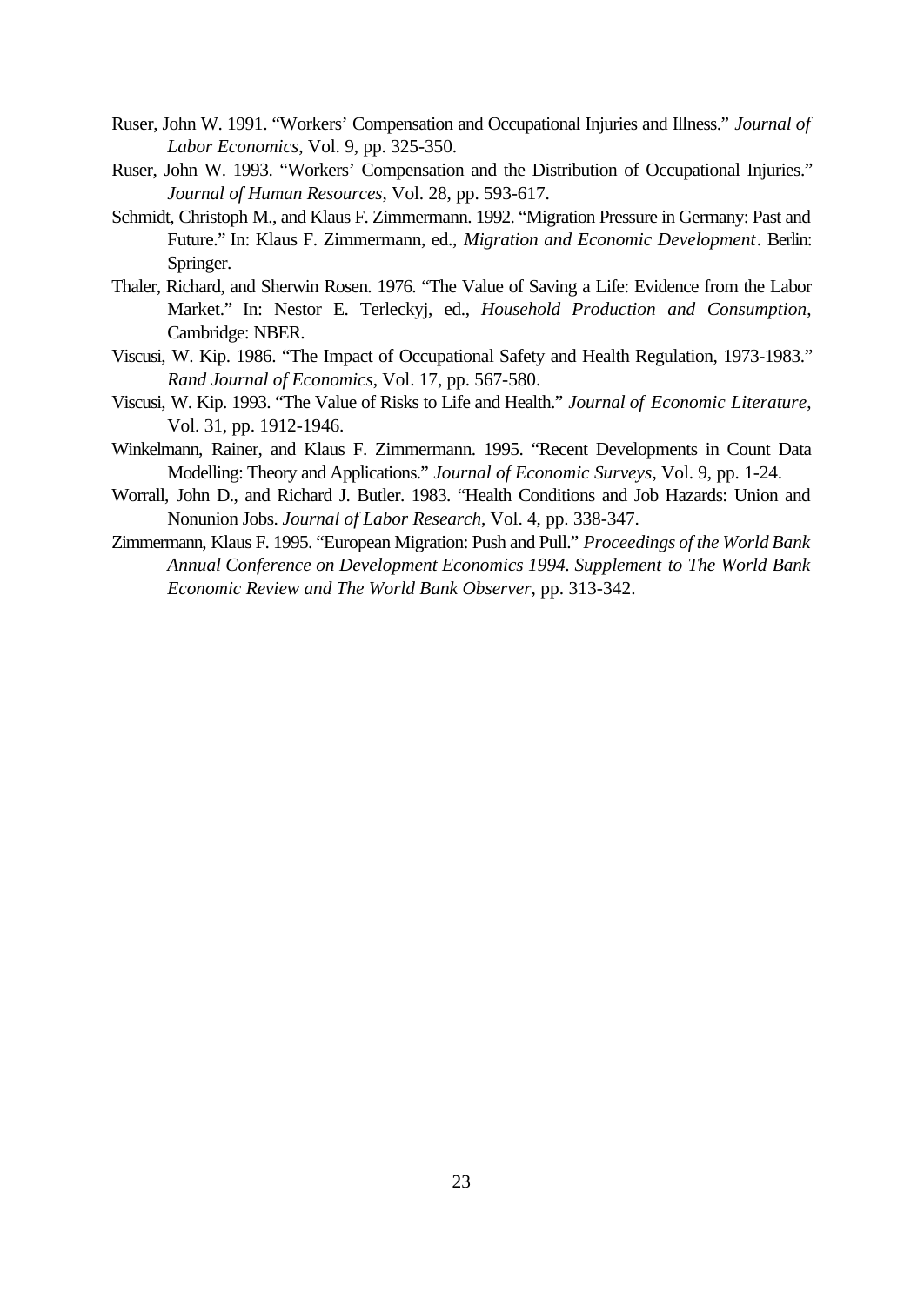|  | <b>Table 1: Descriptive Statistics</b> |  |
|--|----------------------------------------|--|
|--|----------------------------------------|--|

| <b>Variable</b>                     | <b>Mean</b><br>(S.D.) | <b>Variable</b>                              | <b>Mean</b><br>(S.D.) |
|-------------------------------------|-----------------------|----------------------------------------------|-----------------------|
| Rubber and Plastic Products         | 0.068<br>(0.25)       | Workers: Foreigners (in % of all<br>workers) | 0.239<br>(0.16)       |
| Construction, Material              | 0.056<br>(0.23)       | Skilled Workers (in % of all workers)        | 0.332<br>(0.23)       |
| <b>Basic Metals, Metal Products</b> | 0.114<br>(0.32)       | Piecework Rate (in % of all workers)         | 0.219<br>(0.26)       |
| Machinery, Equipment, Transport     | 0.261<br>(0.44)       | Premium Payment (in % of all workers)        | 0.144<br>(0.27)       |
| Electronics, Precision Instruments  | 0.175<br>(0.38)       | Hirings (in % of all workers)                | 0.135<br>(0.17)       |
| Pulp, Paper, Printing               | 0.107<br>(0.31)       | Foreign Superior                             | 0.240<br>(0.43)       |
| Leather, Textiles, Waering Apparel  | 0.092<br>(0.29)       | Foreign Work Council Members                 | 0.277<br>(0.45)       |
| Food and Luxury                     | 0.074<br>(0.26)       | Less Severe Accidents: Natives               | 15.638<br>(65.74)     |
| <b>Production Process</b>           | 3.594<br>(1.95)       | Less Severe Accidents: Foreigners            | 6.015<br>(25.24)      |
| Shift Working                       | 0.515<br>(0.50)       | <b>Severe Accidents: Natives</b>             | 30.010<br>(66.50)     |
| In (Native Workers)                 | 4.943<br>(1.10)       | Severe Accidents: Foreigners                 | 14.060<br>(34.20)     |
| In (Foreign Workers)                | 3.548<br>(1.34)       |                                              |                       |
| Observations                        |                       |                                              | 922                   |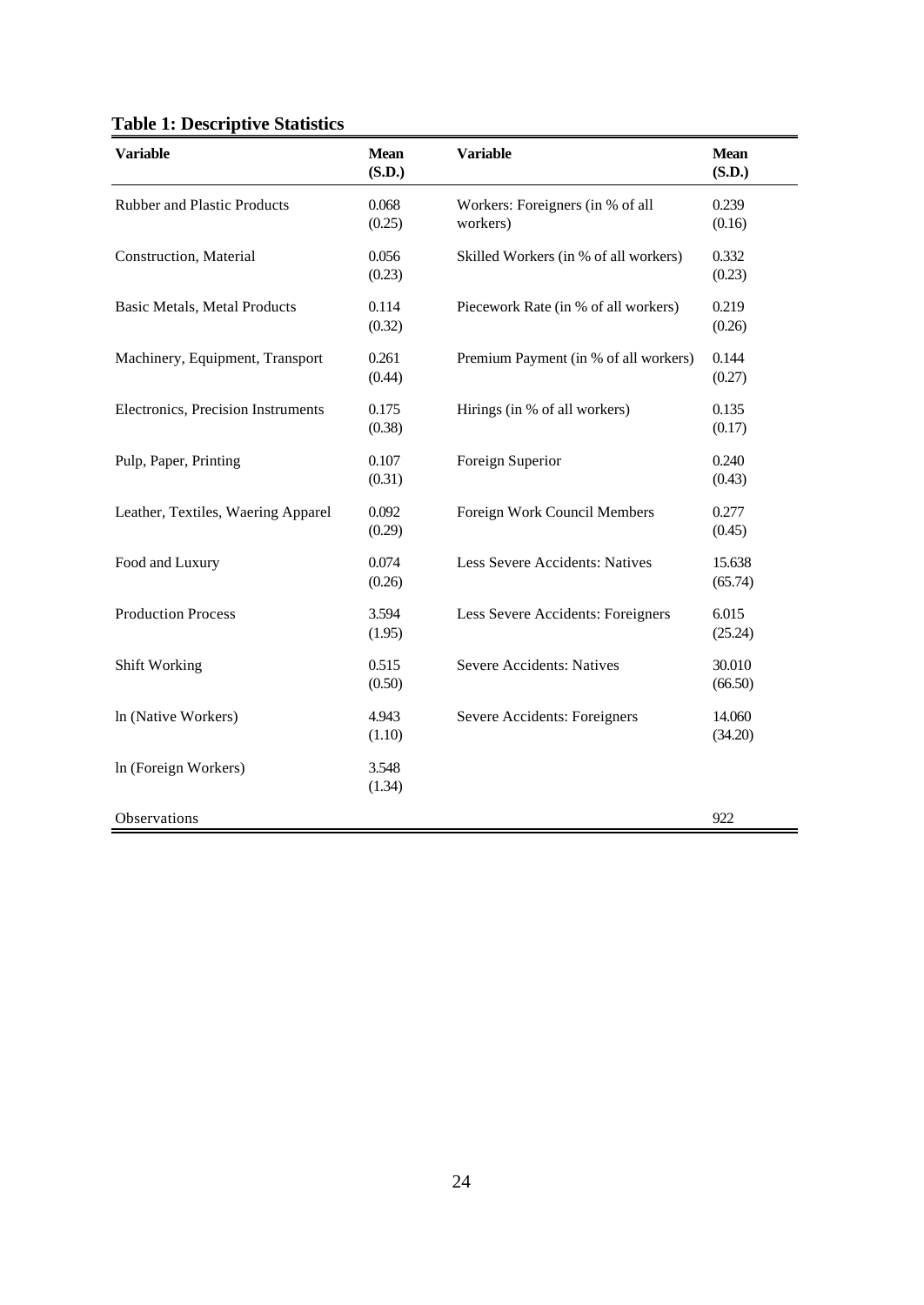### **Table 2: Tests of Independence**

| Test statistic $t^2$ <sub>nm</sub>                             | $t^2_{1,1}$ | $t^2_{1,2}$ | $t^2_{2,1}$ | $t^2_{2,2}$ |
|----------------------------------------------------------------|-------------|-------------|-------------|-------------|
| Foreigners with less than 4 vs. more than 3 days of<br>absence | 2.647       | 0.002       | 0.029       | 6.361       |
| Germans with less than 4 vs. more than 3 days of absence       | 0.459       | 0.187       | 0.917       | 3.436       |
| Foreigners vs. Germans with less than 4 days of absence        | 11.359      | 1.044       | 0.948       | 4.208       |
| Foreigners vs. Germans with more than 3 days of absence        | 15.271      | 0.018       | 0.136       | 4.573       |

### **Table 2a: Test of Independence for the Poisson Model**

**Table 2b: Test of Independence for the Negbin Model**

| Test statistic $t^2$ <sub>mm</sub>                             | $t^2_{1,1}$ | $t^2_{1,2}$ | $t^2_{2,1}$ | $t^2_{2,2}$ |
|----------------------------------------------------------------|-------------|-------------|-------------|-------------|
| Foreigners with less than 4 vs. more than 3 days of<br>absence | 4.122       | 2.55        | 0.814       | 1.364       |
| Germans with less than 4 vs. more than 3 days of absence       | 1.361       | 0.673       | 0.961       | 0.016       |
| Foreigners vs. Germans with less than 4 days of absence        | 10.337      | 2.041       | 1.488       | 1.255       |
| Foreigners vs. Germans with more than 3 days of absence        | 14.793      | 0.243       | 4.081       | 0.19        |

For independence it is required that all four test statistics are small. They are asymptotically  $\frac{2}{1}$ -distributed.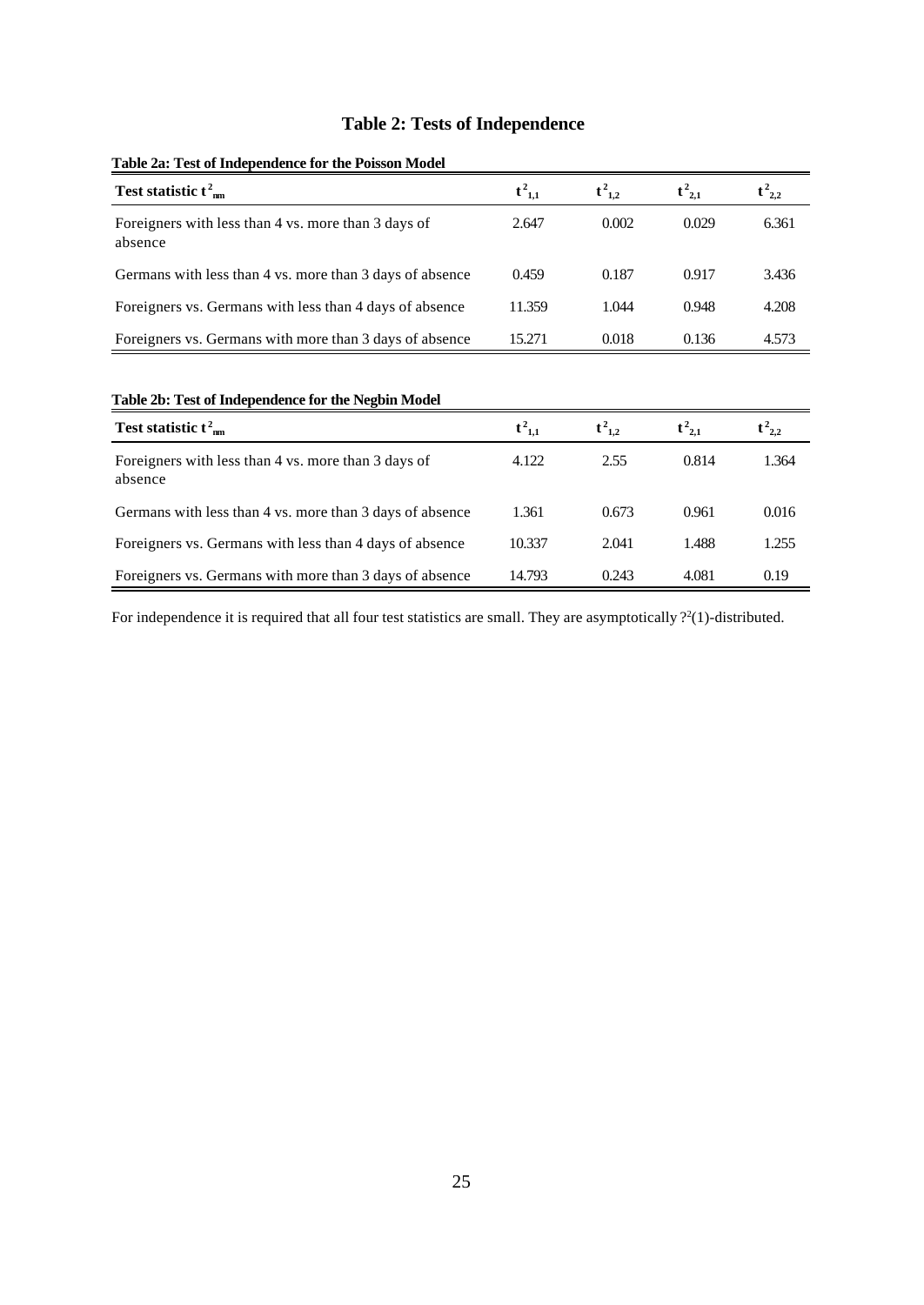|                            | Accidents with less than 4 days of |                          | Accidents with more than 3 |                          |  |  |
|----------------------------|------------------------------------|--------------------------|----------------------------|--------------------------|--|--|
|                            | absence                            |                          | days of absence            |                          |  |  |
|                            | <b>Natives</b>                     | <b>Foreigners</b>        | <b>Natives</b>             | <b>Foreigners</b>        |  |  |
| Constant                   | $-2.275$ <sup>††</sup>             | $-2.561$ <sup>††</sup>   | $-1.297$ <sup>††</sup>     | $-1.769$ <sup>††</sup>   |  |  |
|                            | (0.420)                            | (0.347)                  | (0.212)                    | (0.183)                  |  |  |
| Rubber and Plastic         | $-0.368$                           | 0.069                    | $-0.302^{\dagger}$         | $0.296^{\dagger}$        |  |  |
| Products                   | (0.313)                            | (0.336)                  | (0.142)                    | (0.155)                  |  |  |
| Construction, Material     | $-0.120$                           | $-0.142$                 | 0.078                      | $0.329^{\dagger\dagger}$ |  |  |
|                            | (0.321)                            | (0.305)                  | (0.144)                    | (0.153)                  |  |  |
| Basic Metals, Metal        | $0.513^{\dagger}$                  | $0.741$ <sup>††</sup>    | $0.372$ <sup>††</sup>      | $0.850^{++}$             |  |  |
| Products                   | (0.278)                            | (0.294)                  | (0.129)                    | (0.133)                  |  |  |
|                            | 0.393                              | $0.666^{\dagger\dagger}$ | $0.221^{\dagger}$          | $0.559$ <sup>††</sup>    |  |  |
| Machinery, Equipment,      |                                    |                          |                            |                          |  |  |
| Transport                  | (0.272)                            | (0.283)                  | (0.122)                    | (0.129)                  |  |  |
| Electronics, Precision     | $-0.193$                           | $-0.132$                 | $-0.173$                   | 0.105                    |  |  |
| Instruments                | (0.275)                            | (0.285)                  | (0.121)                    | (0.129)                  |  |  |
| Pulp, Paper, Printing      | $-0.525^{\dagger}$                 | $-0.578$ <sup>†</sup>    | 0.015                      | $0.359$ <sup>††</sup>    |  |  |
|                            | (0.304)                            | (0.326)                  | (0.138)                    | (0.153)                  |  |  |
| Leather, Textiles, Waering | $-0.634$ <sup>††</sup>             | $-0.344$                 | $-0.701$ <sup>††</sup>     | $-0.004$                 |  |  |
| Apparel                    | (0.310)                            | (0.322)                  | (0.134)                    | (0.153)                  |  |  |
| Food and Luxury            | 0.183                              | 0.309                    | $-0.082$                   | $0.261^{\dagger}$        |  |  |
|                            | (0.323)                            | (0.339)                  | (0.139)                    | (0.148)                  |  |  |
| <b>Production Process</b>  | $-0.038$                           | 0.0003                   | 0.013                      | $0.029^{\dagger\dagger}$ |  |  |
|                            | (0.031)                            | (0.029)                  | (0.015)                    | (0.015)                  |  |  |
| Shift Working              | 0.019                              | 0.084                    | $0.247$ <sup>††</sup>      | $0.212^{++}$             |  |  |
|                            | (0.130)                            | (0.130)                  | (0.056)                    | (0.064)                  |  |  |
| Piecework Rate             | $0.411^{\dagger}$                  | 0.382                    | $-0.019$                   | $-0.012$                 |  |  |
|                            | (0.226)                            | (0.235)                  | (0.102)                    | (0.116)                  |  |  |
| Premium Payment            | 0.034                              | 0.232                    | $0.148^{\dagger}$          | $0.185^{\dagger}$        |  |  |
|                            | (0.204)                            | (0.210)                  | (0.086)                    | (0.100)                  |  |  |
| In (Native Workers)        | $0.786^{\dagger\dagger}$           |                          | $0.736^{\dagger\dagger}$   |                          |  |  |
|                            | (0.054)                            |                          | (0.024)                    |                          |  |  |
| In (Foreign Workers)       |                                    | $0.724$ <sup>††</sup>    |                            | $0.765^{\dagger\dagger}$ |  |  |
|                            |                                    | (0.052)                  |                            | (0.027)                  |  |  |
| Share of Foreign Workers   | $-0.069$                           | 0.164                    | $-0.404$ <sup>††</sup>     | $-0.214$                 |  |  |
|                            | (0.456)                            | (0.413)                  | (0.194)                    | (0.207)                  |  |  |
|                            |                                    |                          |                            |                          |  |  |
| Skilled Worker             | 0.362                              | $0.768^{\dagger\dagger}$ | $0.423^{\dagger\dagger}$   | $0.485^{\dagger\dagger}$ |  |  |
|                            | (0.275)                            | (0.295)                  | (0.135)                    | (0.155)                  |  |  |
| Hirings                    | 0.207                              | 0.248                    | $0.853^{++}$               | $0.725$ <sup>††</sup>    |  |  |
|                            | (0.383)                            | (0.393)                  | (0.121)                    | (0.147)                  |  |  |
| Foreign Work Council       | $-0.085$                           | 0.149                    | $0.163^{\dagger\dagger}$   | $0.220^{++}$             |  |  |
| Members                    | (0.139)                            | (0.144)                  | (0.060)                    | (0.066)                  |  |  |
| $\overline{\mathcal{L}}$   |                                    |                          |                            |                          |  |  |
| a                          |                                    | $1.682^{++}$             |                            | $6.957$ <sup>††</sup>    |  |  |
|                            |                                    | (0.120)                  |                            | (0.423)                  |  |  |
| $\mathbf b$                |                                    | $0.812^{++}$             |                            | $6.150^{++}$             |  |  |
|                            |                                    | (0.056)                  |                            | (0.441)                  |  |  |
| Log-likelihood             |                                    | $-3890.3$                |                            | $-5876.4$                |  |  |

### **Table 3: Workplace Accidents: Results of the bivariate NEGBIN-Model**

\*: Standard errors in parentheses. Observations: 922. Reference industry: Chemicals and chemical products. ††: statistically significant at least at the 5%-level. †: statistically significant at least at the 10%-level.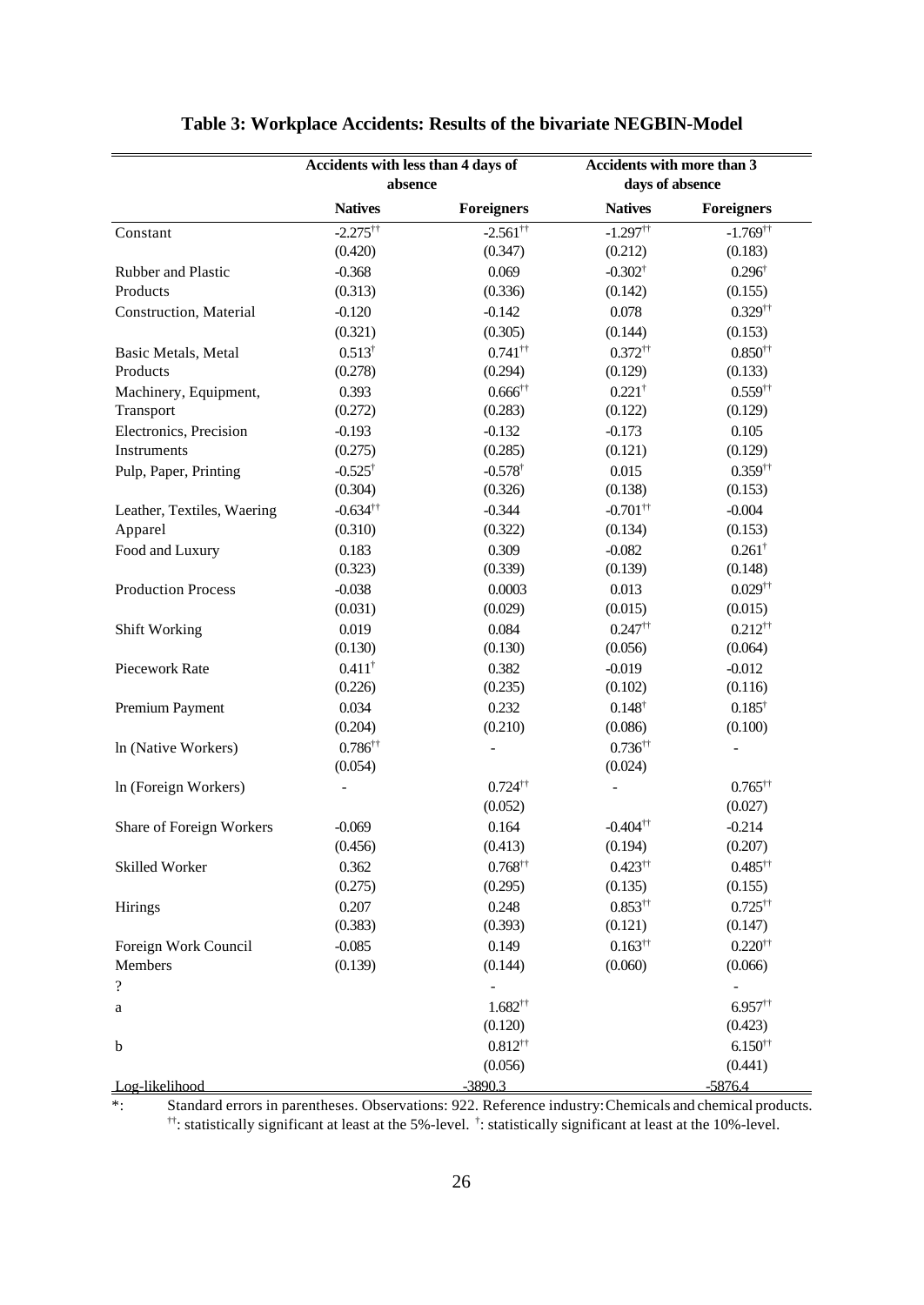|                           |                           | Poisson                   | <b>NEGBIN</b>            |                          | <b>Bivariate Poisson</b> |                          | <b>Bivariate NEGBIN</b>   |                          |
|---------------------------|---------------------------|---------------------------|--------------------------|--------------------------|--------------------------|--------------------------|---------------------------|--------------------------|
|                           | <b>Natives</b>            | Foreigner                 | <b>Natives</b>           | Foreigner                | <b>Natives</b>           | Foreigner                | <b>Natives</b>            | Foreigner                |
| Constant                  | $-3.414$ <sup>††</sup>    | $-3.465$ <sup>††</sup>    | $-4.494$ <sup>††</sup>   | $-3.654$ <sup>††</sup>   | $-4.215$ <sup>††</sup>   | $-3.857$ <sup>††</sup>   | $-2.275^{\dagger\dagger}$ | $-2.561$ <sup>††</sup>   |
|                           | (0.081)                   | (0.115)                   | (0.422)                  | (0.410)                  | (0.409)                  | (0.350)                  | (0.420)                   | (0.347)                  |
| Rubber and Plastic        | 0.071                     | $0.485^{\dagger\dagger}$  | 0.013                    | $-0.345$                 | $-0.468$                 | 0.208                    | $-0.368$                  | 0.069                    |
| Products                  | (0.070)                   | (0.104)                   | (0.313)                  | (0.377)                  | (0.320)                  | (0.329)                  | (0.313)                   | (0.336)                  |
| Construction,             | $0.927$ <sup>††</sup>     | $0.584$ <sup>††</sup>     | 0.313                    | $-0.206$                 | 0.061                    | $-0.053$                 | $-0.120$                  | $-0.142$                 |
| Material                  | (0.062)                   | (0.106)                   | (0.326)                  | (0.406)                  | (0.336)                  | (0.348)                  | (0.321)                   | (0.305)                  |
| Basic Metals, Metal       | $1.251$ <sup>††</sup>     | $1.283^{\dagger\dagger}$  | $0.996^{\dagger\dagger}$ | $0.943^{\dagger\dagger}$ | $0.806^{\dagger\dagger}$ | $0.958$ <sup>††</sup>    | $0.513^{\dagger}$         | $0.741$ <sup>††</sup>    |
| Products                  | (0.054)                   | (0.082)                   | (0.286)                  | (0.338)                  | (0.295)                  | (0.302)                  | (0.278)                   | (0.294)                  |
| Machinery,                | $1.005^{\dagger\dagger}$  | $0.954$ <sup>††</sup>     | $0.896^{\dagger\dagger}$ | 0.454                    | $0.628^{\dagger\dagger}$ | $0.673^{\dagger\dagger}$ | 0.393                     | $0.666^{\dagger\dagger}$ |
| Equipment, Transport      | (0.055)                   | (0.085)                   | (0.269)                  | (0.326)                  | (0.279)                  | (0.288)                  | (0.272)                   | (0.283)                  |
| Electronics, Precision    | $0.644^{\dagger\dagger}$  | $0.219^{\dagger\dagger}$  | 0.384                    | 0.239                    | 0.218                    | 0.129                    | $-0.193$                  | $-0.132$                 |
| Instruments               | (0.058)                   | (0.090)                   | (0.271)                  | (0.327)                  | (0.280)                  | (0.290)                  | (0.275)                   | (0.285)                  |
| Pulp, Paper, Printing     | $-0.568^{\dagger\dagger}$ | $-0.517$ <sup>††</sup>    | $-0.361$                 | $-0.815$ <sup>††</sup>   | $-0.577^{\dagger}$       | $-0.619^{\dagger}$       | $-0.525^{\dagger}$        | $-0.578$ <sup>†</sup>    |
|                           | (0.088)                   | (0.128)                   | (0.297)                  | (0.366)                  | (0.306)                  | (0.322)                  | (0.304)                   | (0.326)                  |
| Leather, Textiles,        | $-0.500^{++}$             | $-0.450$ <sup>††</sup>    | $-0.392$                 | $-0.403$                 | $-0.642$ <sup>††</sup>   | $-0.320$                 | $-0.634$ <sup>††</sup>    | $-0.344$                 |
| <b>Waering Apparel</b>    | (0.082)                   | (0.123)                   | (0.304)                  | (0.363)                  | (0.313)                  | (0.328)                  | (0.310)                   | (0.322)                  |
| Food and Luxury           | $0.501$ <sup>††</sup>     | $0.502^{\dagger\dagger}$  | 0.250                    | 0.200                    | 0.086                    | 0.055                    | 0.183                     | 0.309                    |
|                           | (0.074)                   | (0.104)                   | (0.308)                  | (0.365)                  | (0.314)                  | (0.325)                  | (0.323)                   | (0.339)                  |
| <b>Production Process</b> | $-0.025$ <sup>††</sup>    | $0.015^{\dagger}$         | 0.040                    | 0.005                    | 0.017                    | 0.047                    | $-0.038$                  | 0.0003                   |
|                           | (0.005)                   | (0.008)                   | (0.029)                  | (0.036)                  | (0.030)                  | (0.030)                  | (0.031)                   | (0.029)                  |
| Shift Working             | $0.165^{\dagger\dagger}$  | $-0.027$                  | 0.148                    | 0.177                    | 0.202                    | 0.099                    | 0.019                     | 0.084                    |
|                           | (0.024)                   | (0.038)                   | (0.124)                  | (0.143)                  | (0.123)                  | (0.126)                  | (0.130)                   | (0.130)                  |
| Piecework Rate            | $0.572^{\dagger\dagger}$  | 0.097                     | 0.370                    | 0.229                    | $0.391^{\dagger}$        | 0.227                    | $0.411^{\dagger}$         | 0.382                    |
|                           | (0.042)                   | (0.066)                   | (0.232)                  | (0.270)                  | (0.234)                  | (0.240)                  | (0.226)                   | (0.235)                  |
| Premium Payment           | $-0.041$                  | $-0.248^{\dagger\dagger}$ | 0.111                    | 0.191                    | 0.063                    | 0.247                    | 0.034                     | 0.232                    |
|                           | (0.045)                   | (0.066)                   | (0.210)                  | (0.234)                  | (0.208)                  | (0.214)                  | (0.204)                   | (0.210)                  |
| In (Native Workers)       | $0.926^{\dagger\dagger}$  |                           | $1.070^{\dagger\dagger}$ |                          | $1.059$ <sup>††</sup>    |                          | $0.786^{\dagger\dagger}$  |                          |
|                           | (0.009)                   |                           | (0.060)                  |                          | (0.053)                  |                          | (0.054)                   |                          |
| In (Foreign Workers)      |                           | $0.935^{\dagger\dagger}$  |                          | $1.019$ <sup>††</sup>    |                          | $1.015$ <sup>††</sup>    |                           | $0.724$ <sup>††</sup>    |
|                           |                           | (0.014)                   |                          | (0.065)                  |                          | (0.051)                  |                           | (0.052)                  |
| Share of Foreign          | $-1.291$ <sup>††</sup>    | $-0.625$ <sup>††</sup>    | $-0.223$                 | $-0.798$ <sup>††</sup>   | 0.051                    | $-0.699$ <sup>††</sup>   | $-0.069$                  | 0.164                    |
| Workers                   | (0.098)                   | (0.114)                   | (0.443)                  | (0.447)                  | (0.427)                  | (0.403)                  | (0.456)                   | (0.413)                  |
| Skilled Worker            | $-0.302^{+\dagger}$       | $0.880^{\dagger\dagger}$  | $0.514^{\dagger}$        | $1.544^{\dagger\dagger}$ | $0.626^{\dagger\dagger}$ | $1.407^{\dagger\dagger}$ | 0.362                     | $0.768^{\dagger\dagger}$ |
|                           | (0.052)                   | (0.085)                   | (0.278)                  | (0.332)                  | (0.281)                  | (0.291)                  | (0.275)                   | (0.295)                  |
| Hirings                   | $0.307$ <sup>††</sup>     | $0.249^{\dagger\dagger}$  | 0.004                    | 0.003                    | $-0.111$                 | 0.124                    | 0.207                     | 0.248                    |
|                           | (0.081)                   | (0.112)                   | (0.360)                  | (0.370)                  | (0.347)                  | (0.351)                  | (0.383)                   | (0.393)                  |
| Foreign Work Council      | $0.171$ <sup>††</sup>     | $0.420^{\dagger\dagger}$  | $-0.126$                 | $-0.100$                 | $-0.255^{\dagger}$       | $-0.044$                 | $-0.085$                  | 0.149                    |
| Members                   | (0.022)                   | (0.036)                   | (0.150)                  | (0.167)                  | (0.147)                  | (0.149)                  | (0.139)                   | (0.144)                  |
| $\overline{\mathcal{L}}$  |                           |                           | $2.074$ <sup>††</sup>    | $2.438^{\dagger\dagger}$ |                          | $2.208^{\dagger\dagger}$ |                           |                          |
|                           |                           |                           | (0.119)                  | (0.171)                  |                          | (0.120)                  |                           |                          |
| a                         |                           |                           |                          |                          |                          |                          |                           | $1.682^{\dagger\dagger}$ |
|                           |                           |                           |                          |                          |                          |                          |                           | (0.120)                  |
| $\mathbf b$               |                           |                           |                          |                          |                          |                          |                           | $0.812^{++}$             |
|                           |                           |                           |                          |                          |                          |                          |                           | (0.056)                  |
| Log-likelihood            | $-13189.7$                | $-5409.9$                 | $-2446.9$                | $-1721.8$                |                          | $-4188.3$                |                           | $-3890.3$                |

# **Appendix Table 1: Workplace Accidents with less than 4 Days of Absence\***

\*: Standard errors in parentheses. Obeservations: 922. Reference industry: Chemicals and chemical products.